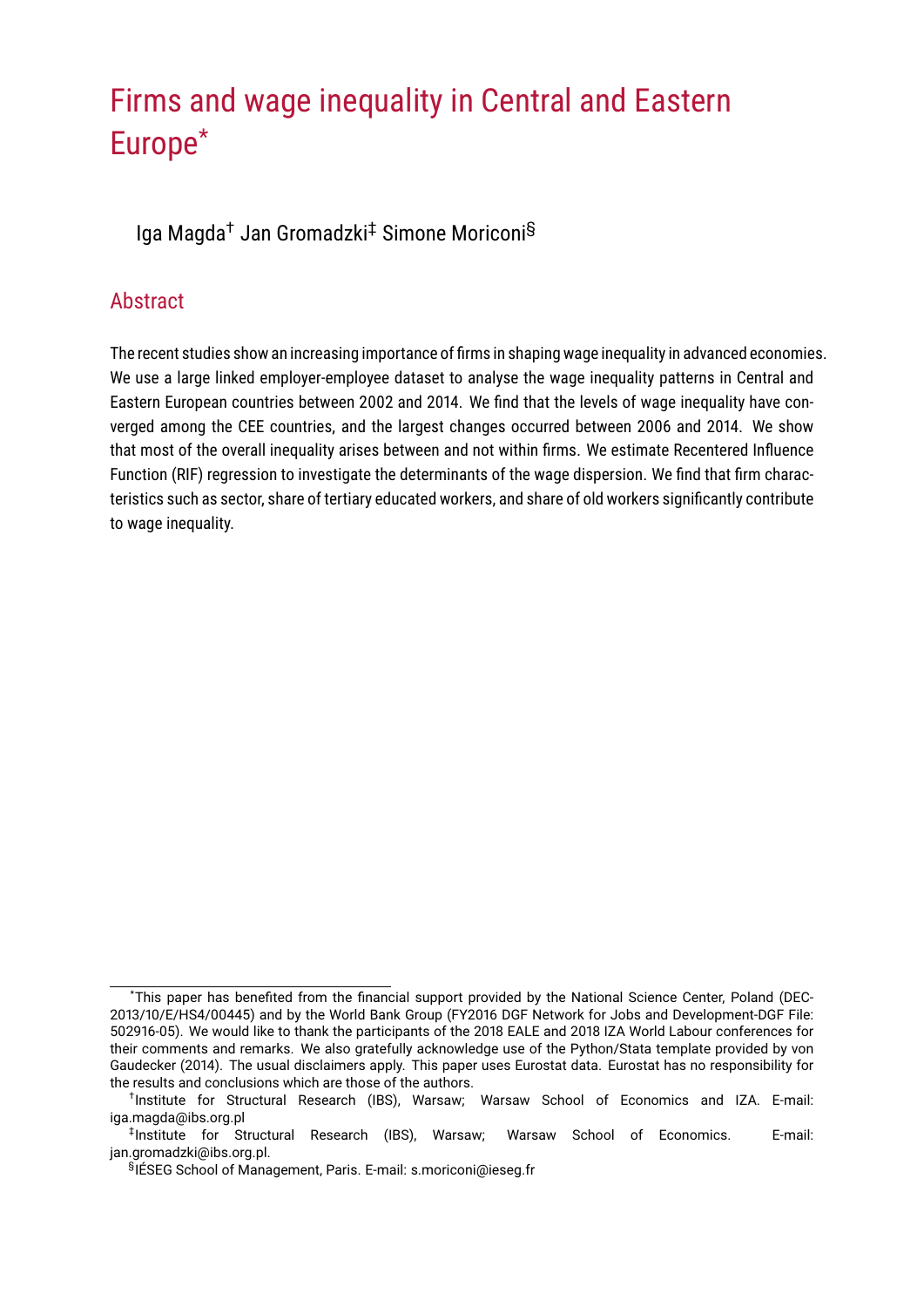### 1 Introduction

Increasing income inequality is in the centre of public debates in all countries, and many of the questions asked relate to the role of changes in wage dispersion as one of the driving forces of income differentials. This paper contributes to this literature by investigating the wage inequality patterns in Central and Eastern European countries in the 2000s, under-researched in the existing strands of literature. We paid a particular attention to the role firms played in changing the wage distribution.

The existing studies mostly looked at the US and countries from Western Europe (see Lazear and Shaw (2009) for a review), the region of Central and Eastern Europe is an interesting and under-researched case to look at, when it comes to wage inequality. Until the launch of the economic transition, the Socialist model of administrative wage setting artificially maintained a compressed wage distribution, and ensured full employment in the economy. The launch of transition was associated with a trend towards greater income inequality, especially in the early phase (Rutkowski, 2001; Zaidi, 2009). Little is known about wage inequality developments in CEE countries in the aftermath of their EU Accession (2004) or during and after the Great Recession in late 2000s. This is the period we cover with our study.

The paper has three main objectives. First, we investigate changes in the wage dispersion in CEE countries between 2002 and 2014. Second, we analyse the role of establishments in determining wage inequality, and examine how much of this inequality – at the macro level - is due to wage differentials arising between firms, and how much due to the within-firm wage inequality. Third, we want to investigate the potential micro level factors associated with higher or lower levels of wage inequality, in particular the drivers of the observed evolution of wage inequality during the period of 2002-2014. We use four consecutive waves for years 2002, 2006, 2010 and 2014 from the European Structure of Earnings Survey (ESES), a unique cross sectional linked employer-employee data set. The highly detailed information at the level of the individual allows us to compute precise measures of wage inequality, distinguishing between the within-firm component and the between-firm component. It also enables us to conduct a detailed comparative analysis of the developments of wage inequality for these countries during the 2000s.

We find that between the early 2000s and mid 2010s the levels of wage inequality have converged among the CEE countries. Wage inequality decreased in most parts of the region (in particular in the Baltic states and Romania, where it was highest) and increased (slightly) only in the Czech Republic, where it remains at the lowest level in the region. We further established that wage inequality is higher between-firms than within-firms in almost all CEE countries. Furthermore, differences in the level of wage inequality between firms stand behind the differences in the level of overall wage inequality among the CEE countries. We also identified the most important microeconomic factors associated with wage dispersion in the region these include workers' age, education and occupation, and their firm's characteristics. We show that firms' sectoral affiliation and employment structure with respect to age and education are strongly linked to the overall levels of wage inequality in particular countries.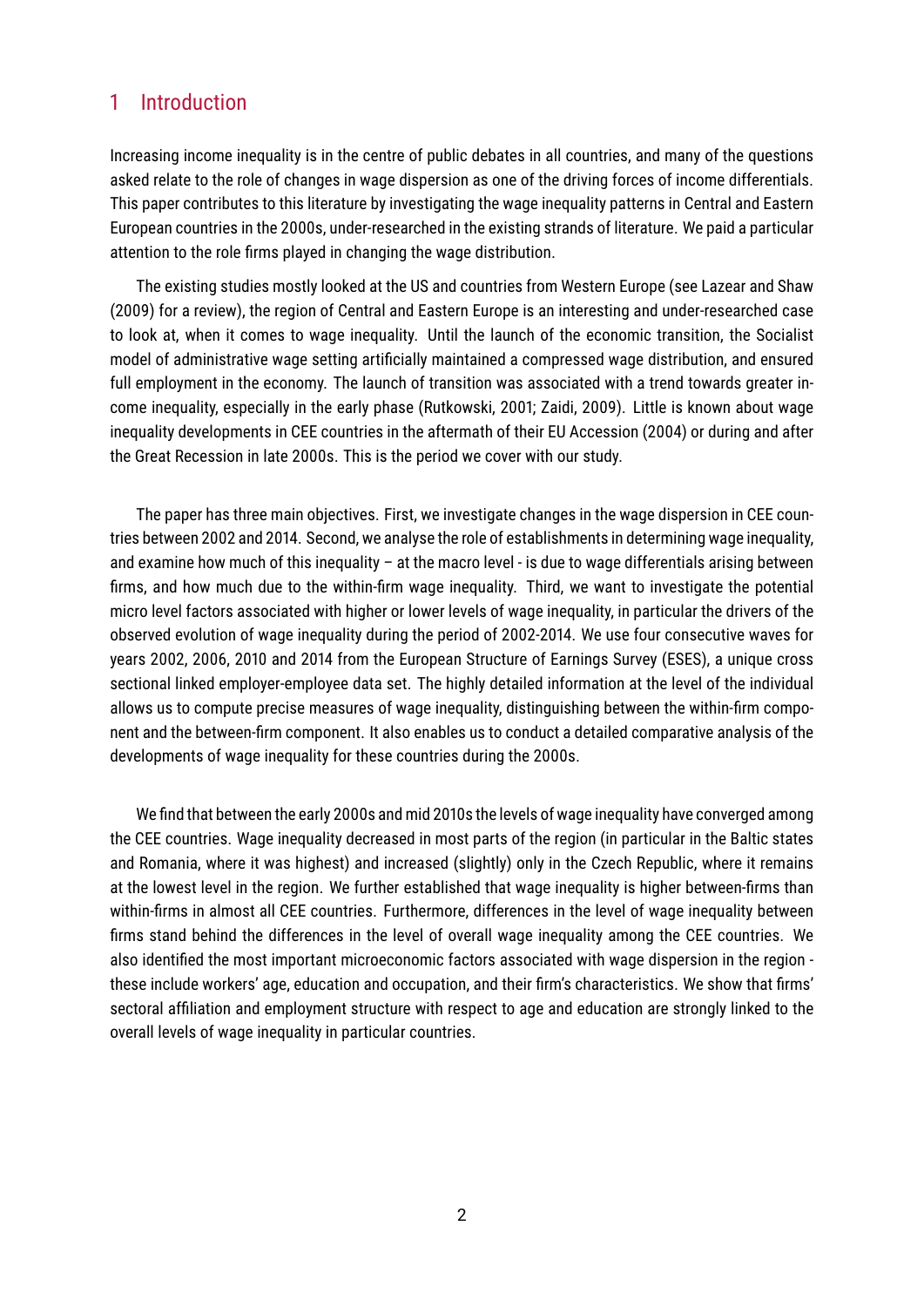### 2 Literature review

We contribute to selected strands of the literature on the wage and income inequality. The first strand analyses the determinants and the evolution in wage inequality. This literature has grown considerably in the recent decades, focussing on the US and Western European economies, but without dealing explicitly with CEE countries. The most recent works (see e.g. Autor, Katz, and Kearney (2008); Lemieux (2006)) investigate the individual determinants of the increasing inequality in individual earnings in the US. They show that the steady rise in inequality that took place in the US starting from the 1970s is highly heterogeneous across education, age, and type of occupation. Another striking feature of this trend is that earnings increased more at higher percentiles of the earnings distribution, even for the same level of skill. This observation implies that one should consider the role of non-individual determinants of wage inequality. Building upon the early literature on inter-industry wage differentials (see e.g. Groschen (1991)), some studies highlight the importance of establishment characteristics, particularly those factors associated with their pay policies. While Lazear and Shaw (2009) claim that within firm variation explains around 60 - 80% of the observed individual wage variation, based on European and US data, they also find evidence of differences in wages between firm growing in time. Card, Heining, and Kline (2013) suggest that increasing firm level heterogeneity explains a large share of the rise in inequality experienced in West Germany between 1985 and 2009. Barth et al. (2016) show that the increased variance of average earnings across the establishments can be held responsible for the rise in US wage inequality during 1970-2000. Handwerker and Spletzer (2016) show that this growing contribution of establishment effects in the widening distribution of wages is only partially explained by the changing distribution of occupations among workplaces. Establishment effects matters, as employers are differently affected by the various factors shaping changes in the wage distribution, such as the skill biased technological change or changes in labour market institutions while workers sort among employers. These studies of determinants of changes in wage inequality and of the role of establishments in increased wage inequality focus on Western countries, mostly the US, the UK and Germany. Much less is known about developments of wage inequality in countries from Central and Eastern Europe, and its drivers. In a recent work, Kelly et al. (2017) show that differences in wages across firms explain more than half of wage inequality in Bulgaria, Estonia, and Latvia, while differences in educational attainment or occupations across workers explain only a third or less. The authors claim these differences across firms are driven by differences in the rate of adoption of digital technologies.

What can explain the between-firm wage inequality? Firms may be segregated with respect to skills they require. Or it may be that firms that pay high-level efficiency wages (in exchange for skills or low turnover) are increasingly diverging from those that are pushed to low-level market clearing wages in lower-skilled or highly competitive industries (Lazear and Shaw, 2009). Between firm wage dispersion could also be due to outsourcing, if firms higher in the value chain are more likely to outsource low skilled jobs.

### 3 Data

We use repeated cross-sectional data from the European Structure of Earnings Survey (ESES) for the years 2002, 2006, 2010 and 2014. The ESES is a large matched employer–employee dataset provided by Eurostat. It includes information on earnings, personnel, jobs, and firm characteristics in the manufacturing,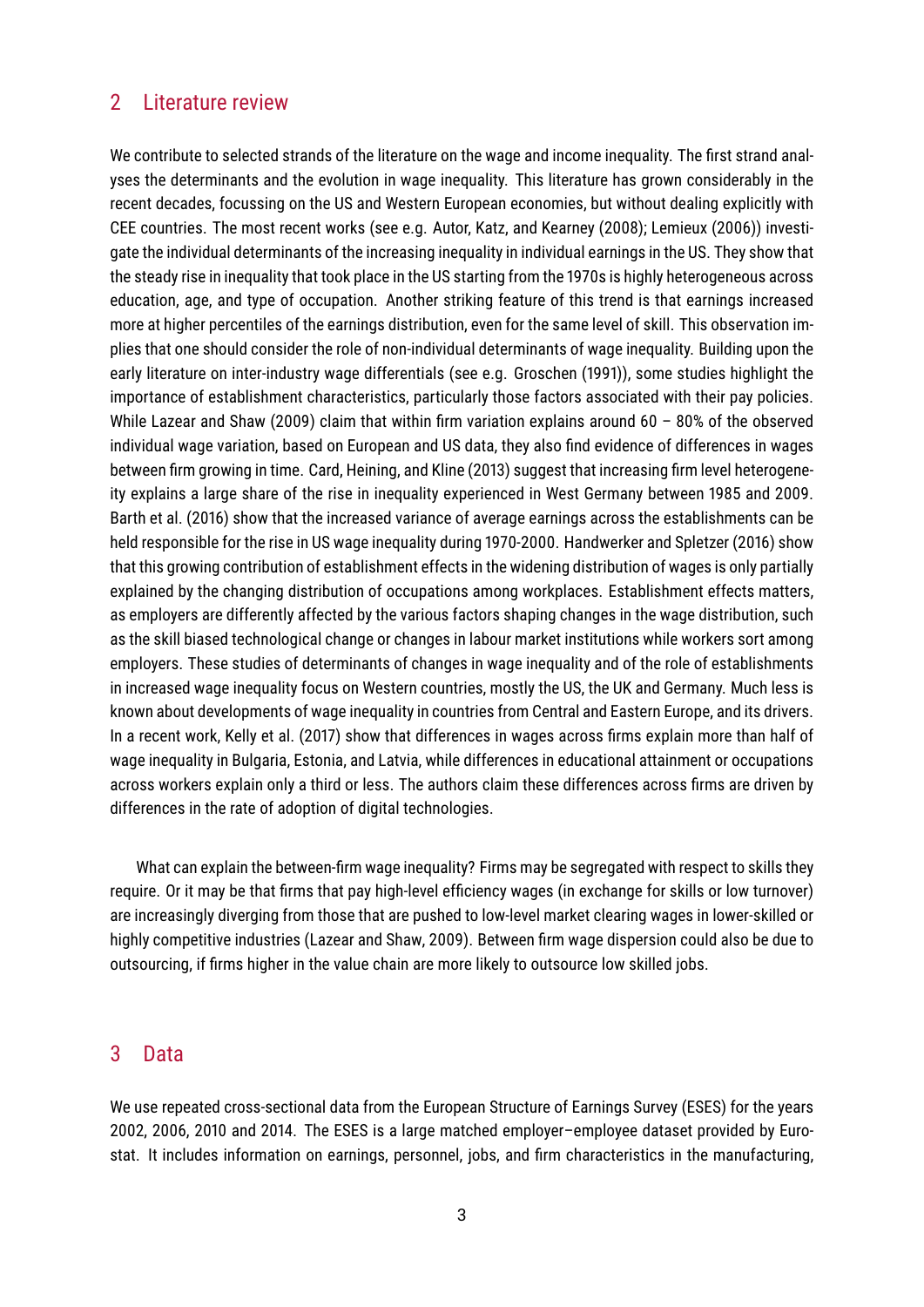construction, and services (market and non-market) sectors. We use data for the following nine CEE countries: Czech Republic, Estonia, Hungary, Lithuania, Latvia, Poland, Romania, Slovakia, and Bulgaria. We additionally draw on the ESES Survey in the Netherlands, Norway, Sweden and Portugal, to provide a comparison for some of our results with those of Western European countries.

While the ESES data are characterized by a high degree of cross-country comparability, we had to carry out a number of cleaning steps to guarantee the full cross-country harmonization of the national samples and our analyses. In particular we dropped observations which referred to workers in the smallest firms (below 10 workers), because they were available for some of the countries only. We dropped observations from the top and the bottom 0.1% of the hourly wage distribution to avoid outliers. In the 2002 wave of the survey, it was optional to include observations from non-market services sector. Without these observations, we are not able to obtain comparable datasets for all countries for 2002 (because data for Estonia, Latvia, Hungary, Norway, Portugal, Sweden is incomplete). Therefore, we analyse the 2002 data only for countries with datasets that included all sectors and provide some of the analyses for the 2006 - 2014 period only. The size of samples ranges from 26 thousand observations in Lithuania in 2010 to over 2 million observations in the Czech Republic in 2014. Summary statistics across countries and years are presented in Table 1.

#### **Table 1. Summary statistics**

#### **(a) Number of observations**

| year | Bulgaria            | Czechia                           | Estonia | Hungary | Lithuania | Latvia  | Poland  | Romania | Slovakia |
|------|---------------------|-----------------------------------|---------|---------|-----------|---------|---------|---------|----------|
| 2002 | 151 384             | 1030676                           |         |         | 136 775   |         | 630 357 | 229 879 | 418 835  |
| 2006 | 163 139             | 1942065                           | 115725  | 732 662 | 115 776   | 272 333 | 640788  | 247843  | 671927   |
| 2010 | 175925              | 1952429                           | 109 081 | 782 600 | 26 135    | 199 266 | 669 313 | 263 523 | 769 327  |
| 2014 | 168 661             | 2 173 899                         | 113 044 | 826 436 | 31 541    | 154 561 | 709 230 | 271 121 | 881738   |
|      | (b) Number of firms |                                   |         |         |           |         |         |         |          |
| year | Bulgaria            | Czechia                           | Estonia | Hungary | Lithuania | Latvia  | Poland  | Romania | Slovakia |
| 2002 | 2454                | 2 2 8 9                           |         |         | 5923      |         | 13 403  | 8870    | 1391     |
| 2006 | 4596                | 11 673                            | 2636    | 14 012  | 5316      | 7641    | 13 979  | 10 778  | 2971     |
| 2010 | 5 1 8 7             | 11 193                            | 2 5 0 2 | 13 681  | 1364      | 5 2 6 1 | 14 4 23 | 12 161  | 4 7 3 9  |
| 2014 | 4 9 0 4             | 12 159                            | 2 3 4 8 | 12847   | 1648      | 3694    | 14 608  | 12 075  | 5700     |
|      |                     | (c) Mean of hourly earnings (EUR) |         |         |           |         |         |         |          |
| year | <b>Bulgaria</b>     | Czechia                           | Estonia | Hungary | Lithuania | Latvia  | Poland  | Romania | Slovakia |
| 2002 | 0.79                | 2.78                              |         |         | 1.85      |         | 3.38    | 1.03    | 1.92     |
| 2006 | 1.12                | 4.19                              | 3.57    | 3.54    | 2.80      | 2.67    | 4.12    | 1.84    | 3.08     |
| 2010 | 2.04                | 5.38                              | 4.90    | 4.32    | 3.84      | 3.95    | 5.18    | 2.52    | 4.70     |
| 2014 | 2.35                | 5.30                              | 5.80    | 4.47    | 4.22      | 4.45    | 5.63    | 2.76    | 5.30     |

Data: European Structure of Earnings Survey

Panel C in Table 1 summarizes the distribution and changes in average hourly gross wages in CEE countries between 2002 and 2014. Wages are the lowest in the late EU entrants, Romania and Bulgaria; and are on average twice as high in the Czech Republic, Estonia, Slovakia and Poland, where they exceeded 5 EUR per hour in 2014. All CEE countries recorded substantial increases in average earnings in the analysed period, both between 2002 and 2006, 2006 and 2010 and after 2010. One must note, however, that in most countries (in particular those outside the Euro zone or currency board systems) these increases reflect not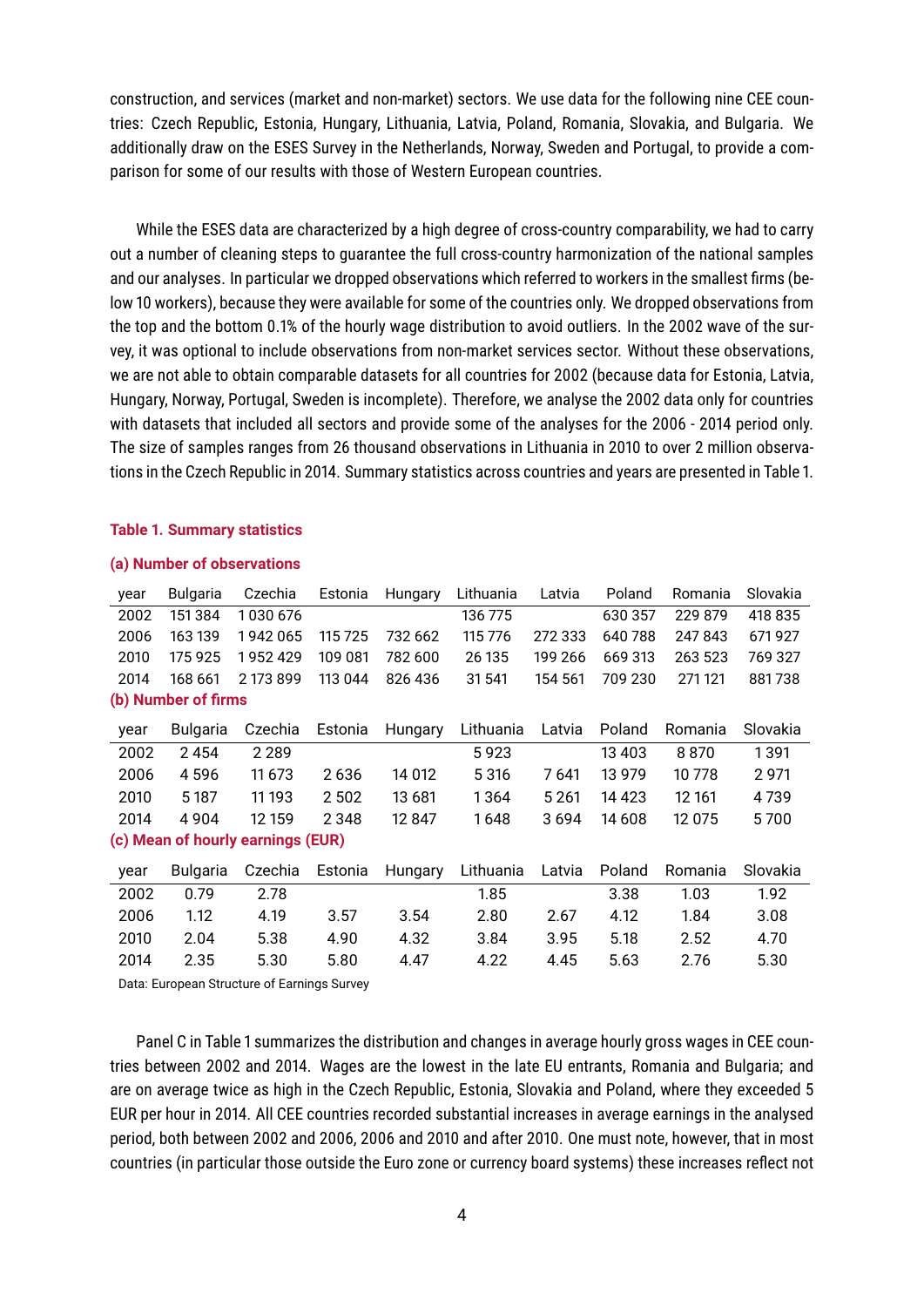only changes in the real wages, but also the strengthening of currencies.

Our baseline measure of wages is log hourly gross wage, expressed in euro. It includes earnings, earnings related to overtime, special payments for shift work, social-security contributions and taxes. It does not include annual bonuses and allowances not paid at each period. We use the variance of log hourly wages as our measure of wage inequality. This is a common statistical measure of dispersion, and in contrast to other popular measures of inequality such as the Gini coefficient and the 90-10 wage gap, the variance is additively decomposable into the between-firm and the within-firm components. We use log wages, as the variance of log wages is a mean independent measure, unlike the variance of wages (Atkinson, 1970). We verify the robustness of our results using the Gini coefficient and the Atkinson coefficient for the analysis of the overall wage inequality (see Table A.1 and A.2 in the Appendix).

### 4 Methodological approach

Our analysis is carried out in two main steps. First, we analyse levels and changes in wage inequality in each country over time, and we determine the contribution of the within- and the between-firm component. In the second step, we investigate the determinants of the levels and changes in wage inequality over time.

We start the first part of our analysis by calculating the variance of log wages for each country and each year. We normalize wages for each year and country, such that  $\hat{w_{it}} = 100 * \frac{w_{it}}{\hat{m}t}$  $\frac{w_{it}}{\bar{w_t}}$ , where  $w_{it}$  denotes individual log hourly wage and  $\bar{w}_t$  is average hourly wage in a given year  $t.$ 

We analyse to what extent the level of overall wage inequality and its changes are determined by the within- and the between-firm inequality, following the methodology applied by Lazear and Shaw (2009) and Barth et al. (2016). We decompose the overall variance of normalized log wages ( $Var(\hat{w_{it}})$ ) into the withinfirm component ( $Var(within)$ ), and the between-firm component ( $Var(between)$ ). Thus, the variance decomposition of normalized log wages,  $Var(\hat{w_{it}}) = Var(within) + Var(between)$ , is given by the following equation:

$$
Var(\hat{w_{it}}) = \frac{1}{N_t} \sum_{i} (\hat{w_{it}} - \hat{\bar{w}_t})^2 = \frac{1}{N_t} \sum_{j} \sum_{i \in j} (\hat{w_{it}} - \hat{\bar{w_{jt}}})^2 + \frac{1}{N_t} \sum_{j} N_{jt} (\hat{\bar{w_{jt}}} - \hat{\bar{w}_t})
$$
(1)

where  $\hat{\bar{w_t}}$  is the average normalized log wage in year  $t$  in a given country,  $\hat{w_{jt}}$  denotes average normalized log wage for workers in firm  $j$  in year  $t$ ,  $N_t$  is the number of all workers in year  $t$  and  $N_{jt}$  is the number of workers in firm  $i$ .

We repeat the above analysis, but looking at *residual* wage inequality, that is the wage inequality that remains once observable workers' characteristics are accounted for. We estimate a standard Mincerian wage equation of the following form:

$$
\hat{w_{it}} = \beta_0 + \beta_1 X_{it} + \beta_2 X_{jt} + \epsilon_{it} \tag{2}
$$

where  $X_{it}$  is a set of individual characteristics such as age, gender, education, occupation, type of contract,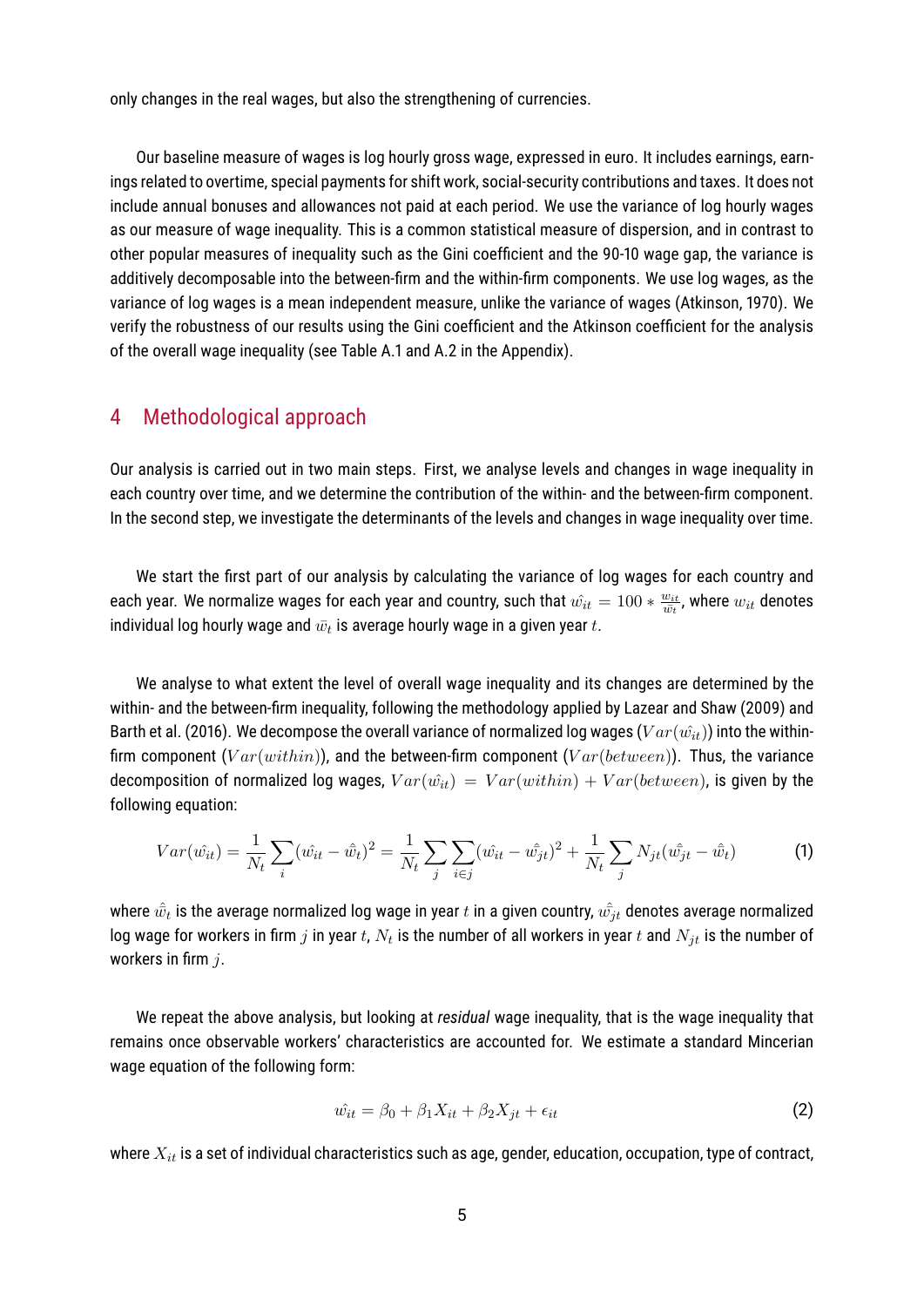and  $X_{it}$  is a set of firm characteristics such as sector, form of economic and financial control of the enterprise, and peer effects (share of female workers, share of workers with tertiary education, share of workers aged 50 years or more and share of workers who were employed by the firm not earlier than 2 years prior to the survey, see, e.g., Card and De La Rica (2006)).

The above exercises are useful to give a broad picture of the aggregate trends in the wage dispersion but give little insight into the determinants of these trends. An established literature analyses the determinants of the wage inequality, and tries to distinguish the individual determinants from the job and firm characteristics (see e.g. Barth et al. (2016); Handwerker and Spleter, 2015). Thus, in the second step, we estimate the variance of wages as a function of worker and firm characteristics (the same characteristics as in the Mincerian equation above). We run the recentered influence function regression, which calculates the partial effect of a small change in the distribution of covariates on the distributional statistic of interest (Firpo, Fortin, and Lemieux, 2018). In our case, we estimate the impact of mentioned variables on the variance of normalized log wages. First, we calculate the recentered influence function value for each observation according to the following formula

$$
RIF(\hat{w_{it}}) = (\hat{w_{it}} - \hat{\bar{w}}_t)^2
$$
\n(3)

Next, we estimate the following model for each country and each year:

$$
RIF(\hat{w_{it}}) = \beta_0 + \beta_1 X_{it} + \beta_2 X_{jt} + \epsilon_{it}
$$
\n
$$
\tag{4}
$$

and the notation is the same as in Equation (2). We obtain the estimated partial effects of small changes in the distribution of selected variables on the variance of normalized log wages for each country and for each year. Thus, we can observe differences in the magnitude of effects over time. Furthermore, we are interested in the determinants of changes in inequality between 2006 and 2014 - the period of the largest changes in wage inequality in CEE countries. Therefore, we use the standard Blinder-Oaxaca method to decompose the changes in the variance of log wages into changes in endowments, coefficients from the RIF regression  $\beta_0$ ,  $\beta_1$ ,  $\beta_2$  and interactions. The decomposition is given by the following equation

$$
Var(w_{i,2014}) - Var(w_{i,2006}) = \beta_{2006}(\bar{X}_{2014} - \bar{X}_{2006}) + (\beta_{2014} - \beta_{2006})\bar{X}_{2006} + (\bar{X}_{2014}) - \bar{X}_{2006}) * (\beta_{2014} - \beta_{2006})
$$
\n(5)

The first term reflects changes in the variance driven by changes in the set of covariates ( $\bar{X}_{2014} - \bar{X}_{2006}$ ) given that the coefficients would remain at the 2006 level. The second term captures the change in the coefficients ( $\beta_{2014} - \beta_{2006}$ ) given that the covariates would remain at the 2006 level. The third part is the residual; i.e., an interaction term accounting for the fact that differences in endowments and coefficients existed simultaneously in 2006 and 2014.

### 5 Results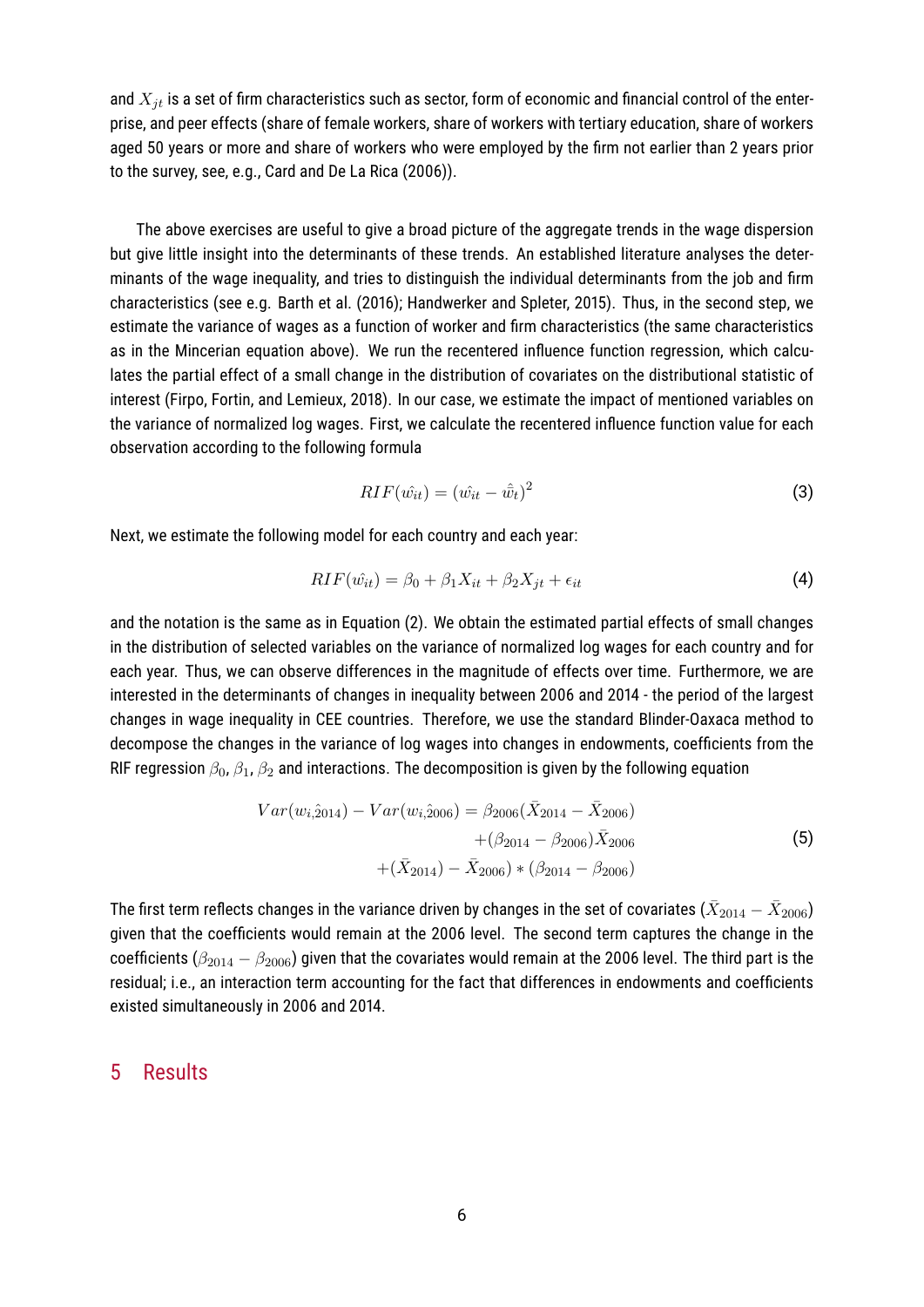#### **Table 2. Variance of ln wages**

| vear |      |      |      |      | Bulgaria Czechia Estonia Hungary Lithuania Latvia Poland Romania |      |      |      | Slovakia |
|------|------|------|------|------|------------------------------------------------------------------|------|------|------|----------|
| 2002 | 0.34 | በ 19 |      |      | 0.37                                                             |      | 0.34 | 0.42 | 0.25     |
| 2006 | 0.33 | 0.21 | 0.28 | በ 29 | 0.36                                                             | 0.46 | 0.36 | 0.42 | 0.24     |
| 2010 | 0.33 | 0.23 | 0.28 | 0.30 | 0.31                                                             | 0.34 | 0.31 | 0.38 | 0.23     |
| 2014 | 0.33 | 0.23 | 0.27 | 0.28 | 0.27                                                             | 0.31 | 0.32 | 0.36 | 0.23     |

### 5.1 Overall wage dispersion and its changes

The level of the wage dispersion varies quite substantially among the CEE countries (Table 2). In 2014, the lowest level of the wage inequality was observed in the Czech Republic and Slovakia (where the variance of log wages amounted to 0.23), while the highest level was observed in Romania (0.36). Comparing the CEE to more advanced European countries (Table A.7), the level of wage inequality in the Czech Republic and Slovakia was similar to the level observed in the Netherlands, and the high variance of wages in Romania corresponded to the level of wage inequality observed in Portugal (where wages were the most dispersed among EU countries if measured with the D9/D1 decile dispersion (Eurostat, 2014)). The average level of the variance of log wages observed in the CEE was around three times higher than in the two Scandinavian countries we observe (Norway and Sweden). All in all, wages appear to be on average more unequal in the CEE countries than in the old EU member states, which is confirmed also by the Eurostat D9/D1 dispersion statistics. Moreover, in all CEE countries, wage inequality was the highest in the market services sector (Table A.4 in the Appendix), but there were no other common patterns with respect to other sectors. The Czech Republic's and Slovakia's non-market services had distinguishably lower levels of wage inequality (compared to construction, manufacturing and market services). This stands in contrast to e.g. Hungary and Romania, where wage inequality in the sector of non-market services was higher than among manufacturing or construction workers.

There were substantial changes in the level of wage disparities in CEE countries between early and mid 2000s and 2014 (Table 2). These included a slight increase in the level of wage inequality in the country with their lowest starting level - the Czech Republic - where the variance of log wages increased from 0.19 in 2002 to 0.23 in 2014. At the same time, the high-inequality countries experienced a considerable decrease in the levels of wage dispersion. In particular, the variance of log wages decreased the most in Latvia (from 0.46 in 2006 to 0.31 in 2014), Romania (0.42 to 0.36) and Lithuania (0.37 in 2002 to 0.27 in 2014). The data suggests that the strongest decrease in wage inequality took place after 2006 (between 2006 and 2010 in particular), pointing to the likely role of the post-crisis adjustments. In the 2002-2006 subperiod (marked by the EU entry by 7 of the 9 CEE countries we analyse), there were hardly any changes in the overall wage dispersion. All in all, the differences in the level of wage dispersion among the CEE countries have narrowed considerably in 2000s and early 2010s (see Figure 1).

### 5.2 The role of between- and within-firm wage differentials

The overall wage dispersion at a country level arises from dispersion in average wages between firms and from the wage inequality that exist within firms. Thus, we can decompose the overall wage inequality into two components: the within- and the between-firm wage inequality, as discussed in the methodological section. Tables 3 and 4 summarize the results of such an exercise.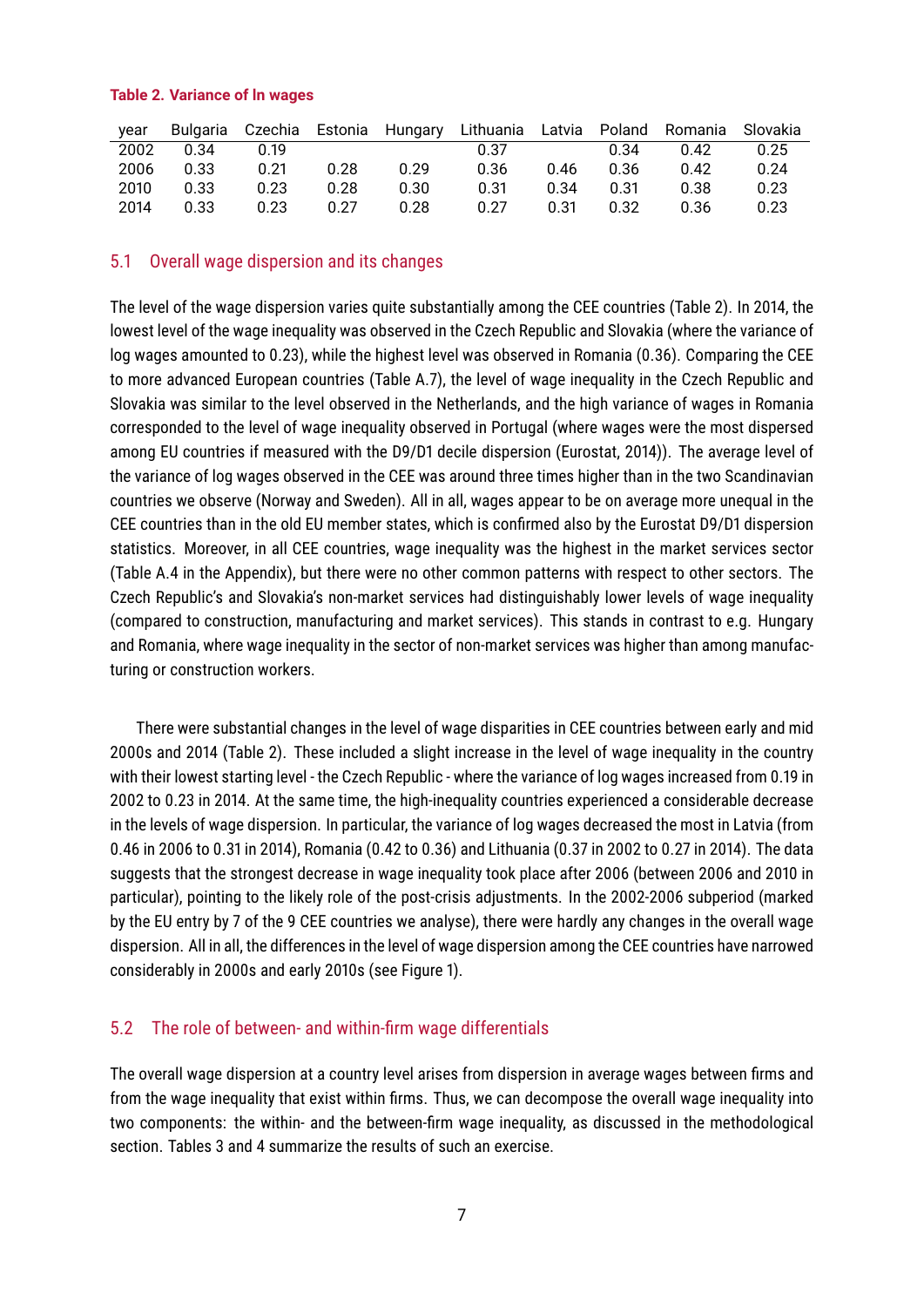**Figure 1. Overall variance of log wages: 2002-2014**



**Source: Own calculations based on European Structure of Earnings Survey**

CEE countries differed mostly with respect to the between-firm wage inequality and this component ex-

### **Table 3. Contribution of the within component to level and change in variance of log wages**

|                 | <b>Level 2006</b><br>(percent) | Change 2006-2014<br>(percent) |
|-----------------|--------------------------------|-------------------------------|
| Estonia         | 60                             | 68                            |
| Czechia         | 55                             | 16                            |
| Slovakia        | 50                             | 20                            |
| Lithuania       | 49                             | 29                            |
| Hungary         | 48                             | 35                            |
| Latvia          | 47                             | 46                            |
| Poland          | 44                             | 35                            |
| Romania         | 36                             | 56                            |
| <b>Bulgaria</b> | 29                             | 51                            |

Note: the first column shows the contribution of the within-firm component to the level of the variance of log wages in 2006  $(\frac{Var(within_{2006})}{Var(w_{i,\hat{2006}})})$ . The unreported between component is 100% minus the reported within component. The second column shows the contribution of the within component to the change of the variance

 $\left(\frac{\left|\Delta Var (within)\right|}{\left(\left|\Delta Var (within)\right|+\left|\Delta Var (between)\right|\right)}\right)$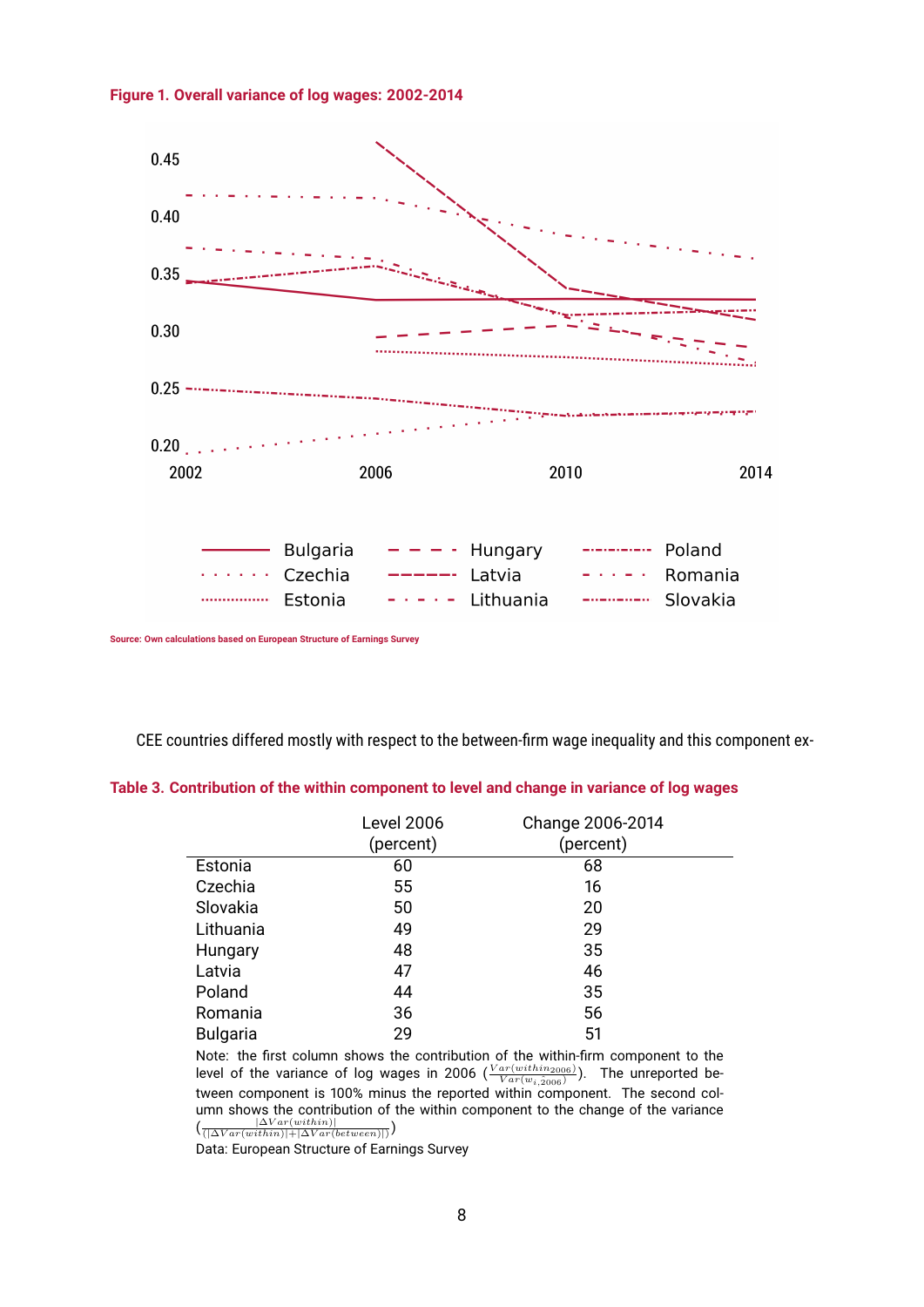#### **Table 4. Variance decomposition**

| year                                  | Bulgaria        | Czechia | Estonia | Hungary | Lithuania | Latvia | Poland | Romania | Slovakia |
|---------------------------------------|-----------------|---------|---------|---------|-----------|--------|--------|---------|----------|
| 2002                                  | 0.10            | 0.11    |         |         | 0.18      |        | 0.15   | 0.16    | 0.12     |
| 2006                                  | 0.09            | 0.12    | 0.17    | 0.14    | 0.18      | 0.22   | 0.16   | 0.15    | 0.12     |
| 2010                                  | 0.10            | 0.11    | 0.15    | 0.14    | 0.18      | 0.16   | 0.15   | 0.14    | 0.11     |
| 2014                                  | 0.11            | 0.11    | 0.14    | 0.14    | 0.15      | 0.14   | 0.14   | 0.12    | 0.12     |
| (b) Between-firm variance of In wages |                 |         |         |         |           |        |        |         |          |
| year                                  | <b>Bulgaria</b> | Czechia | Estonia | Hungary | Lithuania | Latvia | Poland | Romania | Slovakia |
| 2002                                  | 0.24            | 0.09    |         |         | 0.19      |        | 0.19   | 0.26    | 0.13     |
| 2006                                  | 0.23            | 0.09    | 0.11    | 0.15    | 0.19      | 0.25   | 0.20   | 0.26    | 0.12     |
| 2010                                  | 0.22            | 0.12    | 0.13    | 0.16    | 0.14      | 0.18   | 0.17   | 0.24    | 0.11     |
| 2014                                  | 0.22            | 0.11    | 0.12    | 0.15    | 0.12      | 0.16   | 0.18   | 0.24    | 0.11     |

#### **(a) Within-firm variance of ln wages**

Data: European Structure of Earnings Survey

plained most of the existing differences in the levels of the total wage inequality between countries. In 2014, the within-firm wage inequality varied from 0.11 in the Czech Republic to 0.14 in Estonia, Hungary, Latvia and Poland. The between-firm wage inequality amounted to 0.11 in the Czech Republic and Slovakia, and to 0.24 in Romania. Thus, the between firm wage inequality was the main factor differentiating the levels of total wage inequality among the CEE countries. High inequality countries (Romania, Bulgaria) had much higher levels of the between-firm wage inequality, compared to the low wage inequality countries (the Czech Republic, Slovakia), while their levels of within-firm wage inequality were more similar. The shares of the within-firm wage inequality in total wage inequality varied from 33% in Bulgaria to 55% in Lithuania. These patterns appear similar to the ones observed in the four Western European countries we analyze: among the Netherlands, Norway, Portugal and Sweden the levels of the between-firm wage inequality varied more than the levels of variance of wages within firms.

The between-firm wage inequality was both higher and more dispersed among CEE countries also in the early- and mid-2000s. In 2002, the within-firm wage inequality varied from 0.11 in the Czech Republic to 0.18 in Lithuania (among the countries with 2002 data available), while the variance of wages between firms amounted from a low of 0.09 in the Czech Republic to 0.26 in Romania. Thus, also in the early 2000s the between-firm wage inequality accounted for the majority of the total wage inequality in all CEE countries but Estonia and the Czech Republic. At the same time, there was no single pattern of changes over time. For instance Romania saw a larger decrease in the within-firm wage inequality, while in Lithuania the percentage decrease in the between-firm variance of wages was higher than the drop in the variance of wages within firms. However, in most cases there was a decrese both in the level of within- and between-firm wage inequality. The betweeen-firm component was the main driver of the change in wage inequality between 2006-2014 in most CEE countries (see Table 3). In three countries, it was the within-firm component that contributed the most to the change in overall wage inequality (Estonia, Romania and Bulgaria).

Overall, the between-firm of wages explained on average 53 - 54% of the total variance of wages in the CEE countries in the early 2000s and mid-2010s. The between-firm wage inequality tends to be higher (in absolute levels and as shares of the total wage inequality) in countries with higher levels of the overall variance of wages. Interestingly, this is also the case of Western European countries (see Table A.7 in the Appendix, Card, Heining, and Kline (2013) for Germany and Barth et al. (2016) for the US). In Bulgaria, the between-firm wage inequality explained around 2/3 of the total wage disparities, a similar share as in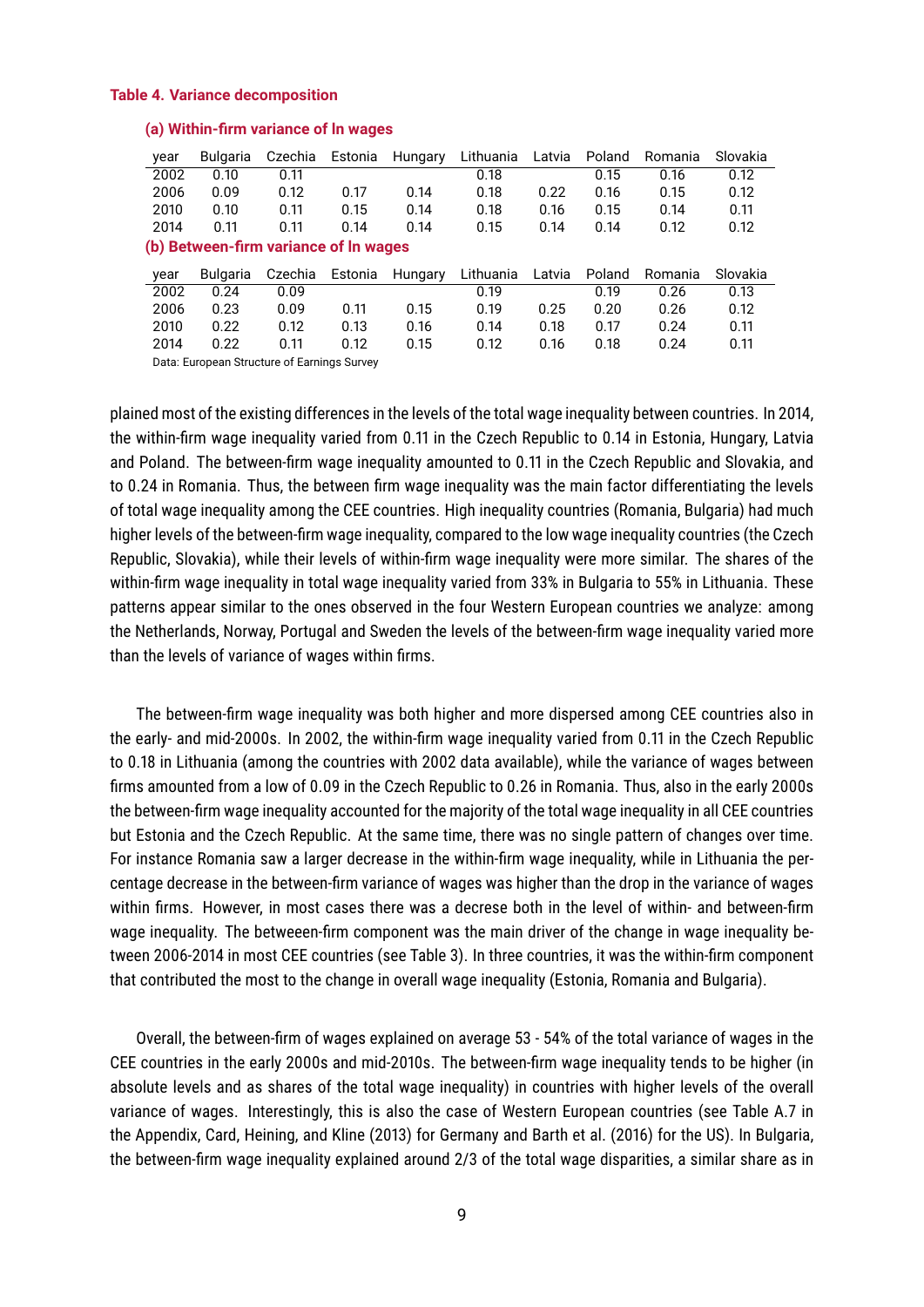#### **Table 5. Residual variance decomposition**

| year                                          | Bulgaria | Czechia | Estonia | Hungary                                        | Lithuania | Latvia | Poland | Romania | Slovakia |  |
|-----------------------------------------------|----------|---------|---------|------------------------------------------------|-----------|--------|--------|---------|----------|--|
| 2002                                          | 0.20     | 0.10    |         |                                                | 0.23      |        | 0.17   | 0.22    | 0.14     |  |
| 2006                                          | 0.19     | 0.11    | 0.15    | 0.16                                           | 0.23      | 0.32   | 0.16   | 0.23    | 0.13     |  |
| 2010                                          | 0.18     | 0.12    | 0.13    | 0.15                                           | 0.16      | 0.21   | 0.15   | 0.21    | 0.12     |  |
| 2014                                          | 0.18     | 0.11    | 0.15    | 0.14                                           | 0.15      | 0.19   | 0.16   | 0.19    | 0.12     |  |
| (b) Within-firm residual variance of In wages |          |         |         |                                                |           |        |        |         |          |  |
| year                                          | Bulgaria | Czechia | Estonia | Hungary                                        | Lithuania | Latvia | Poland | Romania | Slovakia |  |
| 2002                                          | 0.08     | 0.08    |         |                                                | 0.13      |        | 0.09   | 0.10    | 0.10     |  |
| 2006                                          | 0.07     | 0.08    | 0.10    | 0.10                                           | 0.12      | 0.16   | 0.10   | 0.10    | 0.09     |  |
| 2010                                          | 0.07     | 0.08    | 0.08    | 0.10                                           | 0.10      | 0.11   | 0.09   | 0.09    | 0.08     |  |
| 2014                                          | 0.08     | 0.08    | 0.10    | 0.10                                           | 0.10      | 0.11   | 0.10   | 0.08    | 0.09     |  |
|                                               |          |         |         | (c) Between-firm residual variance of In wages |           |        |        |         |          |  |
| year                                          | Bulgaria | Czechia | Estonia | Hungary                                        | Lithuania | Latvia | Poland | Romania | Slovakia |  |
| 2002                                          | 0.12     | 0.02    |         |                                                | 0.10      |        | 0.08   | 0.12    | 0.03     |  |
| 2006                                          | 0.12     | 0.03    | 0.05    | 0.06                                           | 0.11      | 0.16   | 0.07   | 0.13    | 0.04     |  |
| 2010                                          | 0.10     | 0.04    | 0.05    | 0.05                                           | 0.06      | 0.10   | 0.06   | 0.12    | 0.04     |  |
| 2014                                          | 0.10     | 0.03    | 0.05    | 0.04                                           | 0.06      | 0.08   | 0.06   | 0.11    | 0.03     |  |

#### **(a) Total residual variance of ln wages**

Portugal. This component was smaller in the Netherlands (where the share of between-firm wage inequality amounted to the average level observed among the CEE countries) and the smallest in Sweden, where between-firm wage inequality accounted for only a third of the total observed wage inequality.

### 5.3 Residual variance

The variance of average wages between firms partly reflects the observed differences in firms' employment structure (primarily in terms of skills), and partly firm-specific wage premia (Card, Heining, and Kline, 2013). In other words, regardless of the fact that low-skilled firms will have lower average wages than firms with higher average level of human capital, some firms will pay higher wages than others for equally skilled workers. While we are unable to account directly for the latter, we aim at capturing the impact of the observable confounding factors which determine firms' average wages, such as workers' age or education, types of jobs held or firms' sectoral affiliation. We thus calculate the residual wage inequality (measured as the variance of residual wages), which reflects the differences in wages across firms which are not due to the workers' or firms' (observable) characteristics.

The levels of the residual and the absolute wage inequality were obviously different across countries (Table 5). The variance of residuals was 2-3 times lower than the variance of wages, which means that observable characteristics explained around 40-50% of the total wage inequality in CEE countries. There are also important differences with respect to the role of the within-firm and between-firm components. In particular, once individual, job and firm level characteristics are accounted for, the share of the within-firm variance is much higher. The within-firm residual wage inequality explained 42% of the total residual wage inequality in Bulgaria and Romania, 60 - 70% in most other CEE countries, to a high of 75% in Slovakia. The share of the within-firm residual wage variance was also higher in countries with lower level of the overall wage inequality, and lower in high inequality countries like Bulgaria and Romania, where the between-firm (residual) wage inequality was relatively high, in line with the patterns observed with the overall wage levels.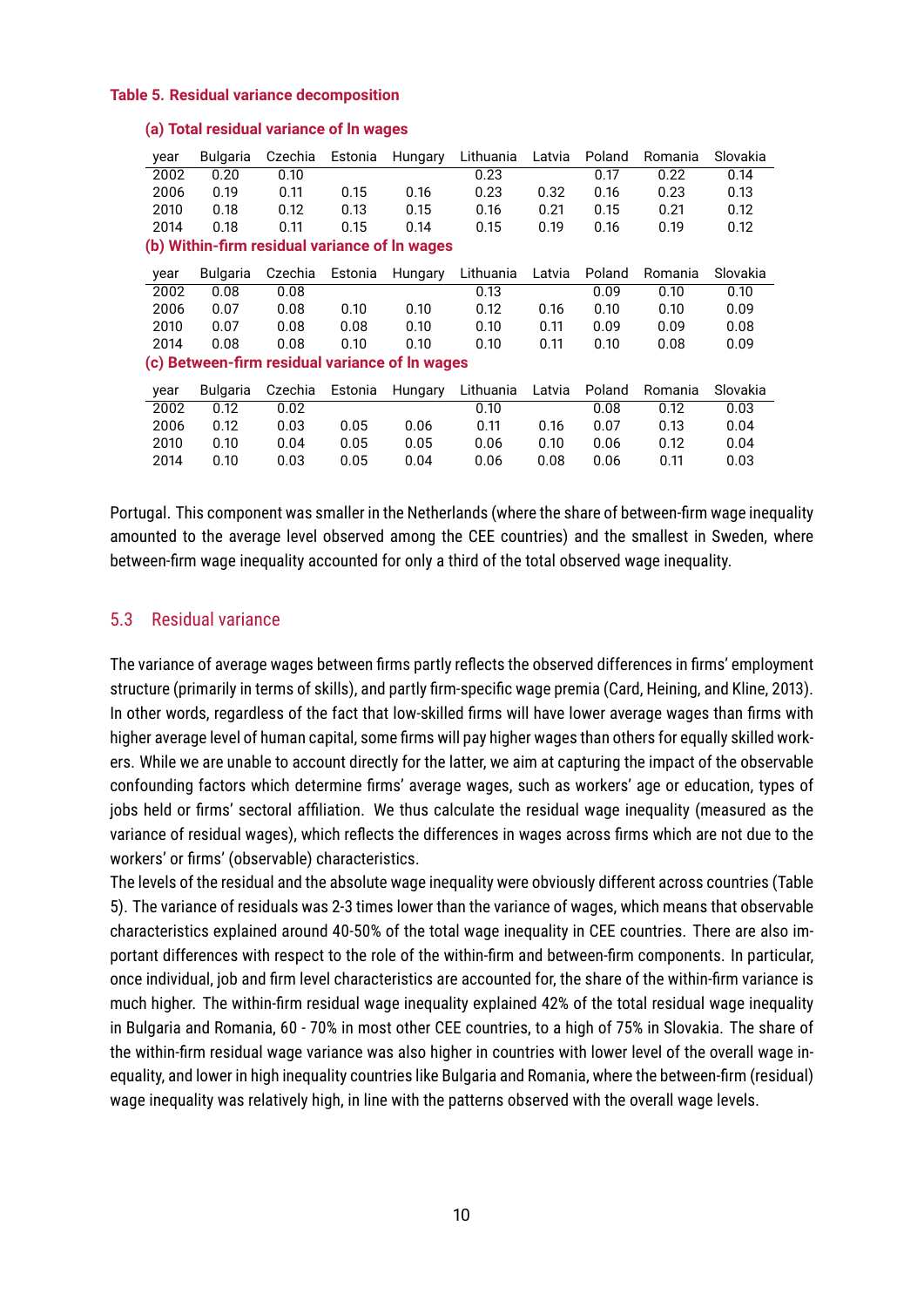#### **Table 6. Results of RIF regression: Bulgaria and Romania**

|                                        | Bulgaria    |             |             |             | Romania     |             |             |             |  |
|----------------------------------------|-------------|-------------|-------------|-------------|-------------|-------------|-------------|-------------|--|
|                                        | 2002        | 2006        | 2010        | 2014        | 2002        | 2006        | 2010        | 2014        |  |
| Individual effects                     |             |             |             |             |             |             |             |             |  |
| reference: primary education           |             |             |             |             |             |             |             |             |  |
| tertiary education                     | $0.085***$  | $0.052***$  | $0.028***$  | $0.014**$   | $0.332***$  | $0.158***$  | $0.149***$  | $0.151***$  |  |
| secondary education                    | $-0.014***$ | $-0.043***$ | $-0.059***$ | $-0.050***$ | $-0.065***$ | $-0.043***$ | $-0.084***$ | $-0.038***$ |  |
| reference: under 30 years old          |             |             |             |             |             |             |             |             |  |
| 30-49 years old                        | $0.012***$  | $0.033***$  | $0.086***$  | $0.110***$  | $0.035***$  | $0.077***$  | $0.094***$  | $0.113***$  |  |
| 50 years old or more                   | $0.039***$  | $0.046***$  | $0.092***$  | $0.117***$  | $0.132***$  | $0.162***$  | $0.134***$  | $0.145***$  |  |
| reference: male                        |             |             |             |             |             |             |             |             |  |
| female                                 | $-0.094***$ | $-0.095***$ | $-0.092***$ | $-0.096***$ | $-0.070***$ | $-0.069***$ | $-0.057***$ | $-0.074***$ |  |
| reference: tenure of less than a year  |             |             |             |             |             |             |             |             |  |
| tenure: 1-4 years                      | $-0.010***$ | $0.024***$  | $-0.000$    | $-0.001$    | $0.013***$  | $-0.002$    | $0.015***$  | $-0.001$    |  |
| tenure: 5-9 years                      | $-0.003$    | $0.061***$  | $0.024***$  | $0.020***$  | $0.023***$  | $0.012**$   | $0.022***$  | $0.012***$  |  |
| tenure: 10 years or more               | $0.018***$  | $0.095***$  | $0.049***$  | $0.049***$  | $0.017***$  | $0.020***$  | $0.037***$  | $0.055***$  |  |
| reference: ISCO 9                      |             |             |             |             |             |             |             |             |  |
| <b>ISCO 1-3</b>                        | $0.069***$  | $0.171***$  | $0.136***$  | $0.189***$  | $0.011**$   | $0.138***$  | 0.002       | $0.084***$  |  |
| <b>ISCO 4-5</b>                        | $-0.028***$ | $-0.017***$ | $-0.065***$ | $-0.060***$ | $-0.015***$ | $-0.074***$ | $-0.035***$ | $-0.007*$   |  |
| <b>ISCO 6-8</b>                        | $-0.062***$ | $-0.056***$ | $-0.099***$ | $-0.089***$ | $-0.113***$ | $-0.134***$ | $-0.150***$ | $-0.080***$ |  |
| reference: permanent contract          |             |             |             |             |             |             |             |             |  |
| fixed contract                         | $0.010***$  | $0.098***$  | $0.033***$  | $0.062***$  | $0.020**$   | 0.007       | 0.006       | $-0.039***$ |  |
|                                        |             |             |             |             |             |             |             |             |  |
| Firm effects                           |             |             |             |             |             |             |             |             |  |
| reference: non-market services         |             |             |             |             |             |             |             |             |  |
| manufacturing and construction         | $0.247***$  | $0.201***$  | $0.255***$  | $0.196***$  | $0.166***$  | $0.096***$  | $0.207***$  | $0.182***$  |  |
| market services                        | $0.235***$  | $0.201***$  | $0.274***$  | $0.206***$  | $0.284***$  | $0.176***$  | $0.245***$  | $0.208***$  |  |
| reference: private ownership of a firm |             |             |             |             |             |             |             |             |  |
| public ownership of a firm             | $-0.040***$ | $-0.050***$ | $-0.063***$ | $-0.057***$ | $0.014***$  | $0.022***$  | $0.025***$  | $-0.020***$ |  |
| tenure: less than 2 years (share)      | $0.104***$  | 0.005       | $0.084***$  | $0.073***$  | $0.157***$  | $0.097***$  | $0.023***$  | $0.104***$  |  |
| age: 50 years or more (share)          | $-0.576***$ | $-0.398***$ | $-0.335***$ | $-0.417***$ | $-0.573***$ | $-0.417***$ | $-0.287***$ | $-0.260***$ |  |
| tertiary education (share)             | $0.147***$  | $0.249***$  | $0.382***$  | $0.284***$  | $0.210***$  | $0.161***$  | $0.348***$  | $0.429***$  |  |
| female (share)                         | $-0.070***$ | $-0.053***$ | $-0.025***$ | $-0.093***$ | $0.060***$  | $0.013**$   | $-0.038***$ | $-0.049***$ |  |
| constant                               | $0.307***$  | $0.211***$  | $0.079***$  | $0.173***$  | $0.234***$  | $0.254***$  | $0.168***$  | $0.023***$  |  |
| Observations                           | 150,392     | 162,838     | 175,575     | 168,345     | 220.284     | 241,708     | 262.983     | 270,582     |  |
| R-squared                              | 0.115       | 0.109       | 0.137       | 0.138       | 0.134       | 0.126       | 0.119       | 0.152       |  |

Standard errors in parentheses

\* p<0.1, \*\* p<0.05 \*\*\*p<0.01

Data: European Structure of Earnings Survey

### 5.4 Microeconomic determinants of wage inequality and its changes over time

There are several micro-level factors that impact the degree of wage dispersion among workers. Human capital and skills determine differences in productivity, which are reflected in wage and their heterogeneity. Job characteristics, such as type of contract held and occupation in which one works also impact wages. An increased flexibility in the use of non standard employment in the CEE (Broughton et al., 2006) and trends of job polarisation (Hardy, Keister, and Lewandowski, 2016) were likely to lead to changes in the wage distribution. There are firm-level characteristics that determine pay setting schemes e.g. its sectoral affiliation (Barth et al. (2016)). Peer effects such as share of old workers or females in an establishment may also influence the level of wages and their distribution. Using the RIF-regression approach presented in the methodology section we aim at capturing the potential contribution of a set of individual, job and firm level characteristics to the observed levels of wage inequality.

Tables 6-10 report the results of the RIF regression for every country and every year. These results allow us to compare the effects of selected characteristics on wage inequality across time and countries. The first interesting observation that stands out concerns the strong association between workers' educational attainment and total wage inequality: tertiary educated employees contribute strongly to increasing wage dispersion and this association is reinforced by tertiary-educated co-workers. In most CEE countries tertiary education is the most important single factor that affects positively the variance of wages, both at individual and firm level. Secondly, workers' age matters as well - while older workers are associated with higher wage inequality (compared to young ones), the firm-level age dimension is much more important.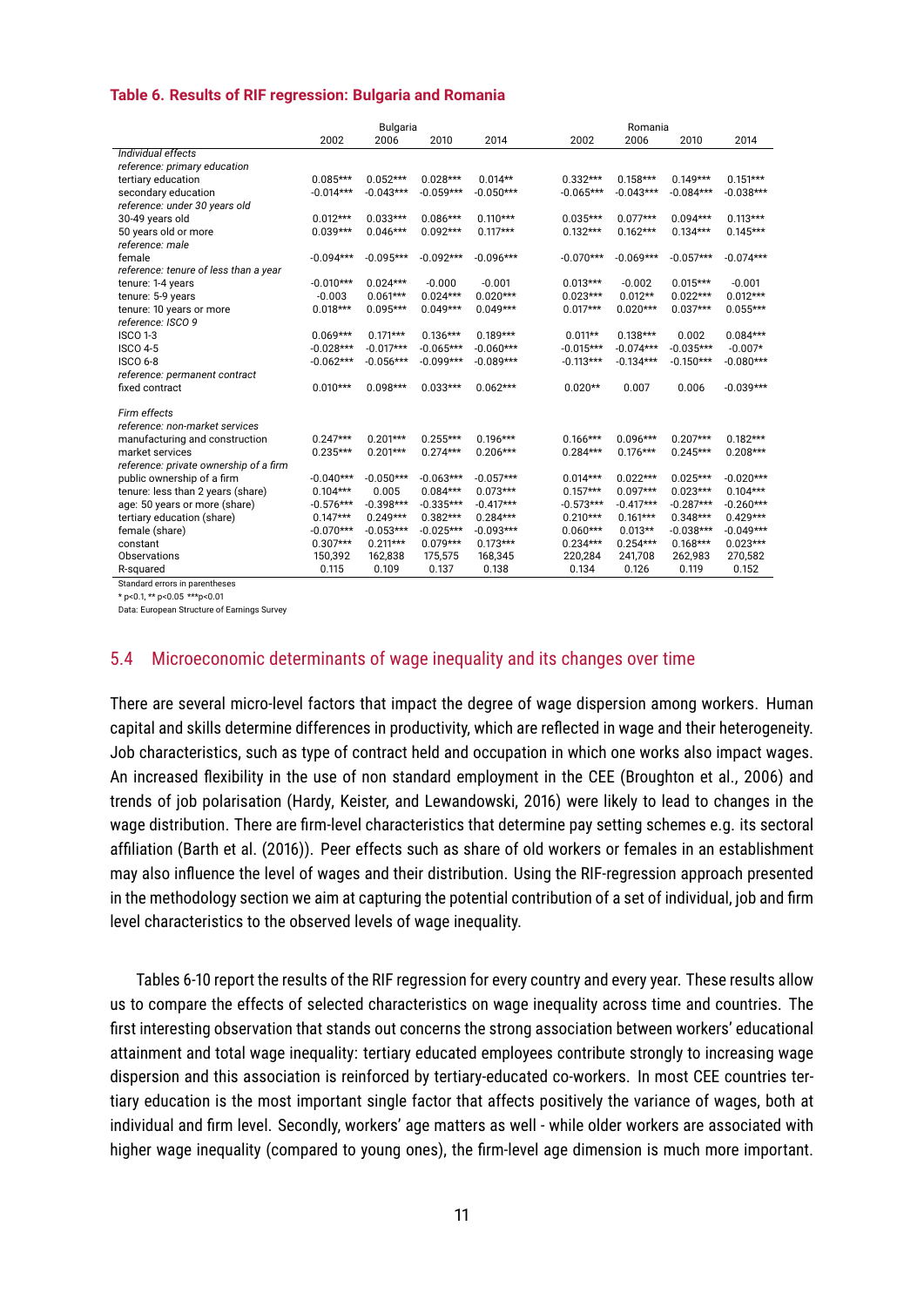#### **Table 7. Results of RIF regression: Czechia and Slovakia**

|                                                                                                                                                     | Czechia     |             |             |             |             | Slovakia    |             |             |
|-----------------------------------------------------------------------------------------------------------------------------------------------------|-------------|-------------|-------------|-------------|-------------|-------------|-------------|-------------|
|                                                                                                                                                     | 2002        | 2006        | 2010        | 2014        | 2002        | 2006        | 2010        | 2014        |
| Individual effects                                                                                                                                  |             |             |             |             |             |             |             |             |
| reference: primary education                                                                                                                        |             |             |             |             |             |             |             |             |
| tertiary education                                                                                                                                  | $0.151***$  | $0.169***$  | $0.177***$  | $0.133***$  | $0.116***$  | $0.121***$  | $0.093***$  | $0.043***$  |
| secondary education                                                                                                                                 | $-0.051***$ | $-0.062***$ | $-0.065***$ | $-0.070***$ | $-0.073***$ | $-0.116***$ | $-0.098***$ | $-0.103***$ |
| reference: under 30 years old                                                                                                                       |             |             |             |             |             |             |             |             |
| 30-49 years old                                                                                                                                     | $0.052***$  | $0.092***$  | $0.104***$  | $0.113***$  | $0.076***$  | $0.089***$  | $0.110***$  | $0.115***$  |
| 50 years old or more                                                                                                                                | $0.065***$  | $0.100***$  | $0.114***$  | $0.127***$  | $0.097***$  | $0.093***$  | $0.124***$  | $0.130***$  |
| reference: male                                                                                                                                     |             |             |             |             |             |             |             |             |
| female                                                                                                                                              | $-0.064***$ | $-0.080***$ | $-0.078***$ | $-0.090***$ | $-0.084***$ | $-0.085***$ | $-0.088***$ | $-0.080***$ |
| reference: tenure of less than a year                                                                                                               |             |             |             |             |             |             |             |             |
| tenure: 1-4 years                                                                                                                                   | $-0.007***$ | $-0.015***$ | $-0.020***$ | $-0.033***$ | 0.001       | $0.006***$  | 0.001       | $-0.016***$ |
| tenure: 5-9 years                                                                                                                                   | 0.001       | $0.007***$  | $-0.015***$ | $-0.036***$ | $0.020***$  | $0.027***$  | $0.016***$  | $-0.013***$ |
| tenure: 10 years or more                                                                                                                            | $-0.012***$ | $0.009***$  | $0.011***$  | $-0.022***$ | $-0.012***$ | $0.038***$  | $0.020***$  | $-0.004***$ |
| reference: ISCO 9                                                                                                                                   |             |             |             |             |             |             |             |             |
| <b>ISCO 1-3</b>                                                                                                                                     | $-0.043***$ | $-0.070***$ | $-0.078***$ | $-0.093***$ | $-0.058***$ | $-0.049***$ | $-0.024***$ | $-0.063***$ |
| <b>ISCO 4-5</b>                                                                                                                                     | $-0.052***$ | $-0.108***$ | $-0.122***$ | $-0.135***$ | $-0.013***$ | $-0.064***$ | $-0.048***$ | $-0.118***$ |
| <b>ISCO 6-8</b>                                                                                                                                     | $-0.136***$ | $-0.207***$ | $-0.215***$ | $-0.237***$ | $-0.174***$ | $-0.179***$ | $-0.154***$ | $-0.178***$ |
|                                                                                                                                                     |             |             |             |             |             |             |             |             |
| fixed contract                                                                                                                                      | $0.008***$  | $0.009***$  | $-0.004***$ | $-0.027***$ | $0.027***$  | $-0.009***$ | $0.019***$  | $-0.004***$ |
|                                                                                                                                                     |             |             |             |             |             |             |             |             |
| Firm effects                                                                                                                                        |             |             |             |             |             |             |             |             |
| reference: non-market services                                                                                                                      |             |             |             |             |             |             |             |             |
| manufacturing and construction                                                                                                                      | $0.093***$  | $0.073***$  | $0.066***$  | $0.074***$  | $0.085***$  | $0.110***$  | $0.100***$  | $0.049***$  |
| market services                                                                                                                                     | $0.100***$  | $0.120***$  | $0.131***$  | $0.135***$  | $0.136***$  | $0.127***$  | $0.125***$  | $0.087***$  |
| reference: private ownership of a firm                                                                                                              |             |             |             |             |             |             |             |             |
| public ownership of a firm                                                                                                                          | $-0.061***$ | $-0.089***$ | $-0.088***$ | $-0.087***$ | $-0.094***$ | $-0.094***$ | $-0.091***$ | $-0.100***$ |
|                                                                                                                                                     | $0.064***$  | $0.021***$  | $0.101***$  | $0.062***$  | $-0.001$    | $-0.044***$ | $0.023***$  | $0.025***$  |
|                                                                                                                                                     | $-0.175***$ | $-0.219***$ | $-0.139***$ | $-0.127***$ | $-0.395***$ | $-0.304***$ | $-0.224***$ | $-0.168***$ |
|                                                                                                                                                     | $0.041***$  | $0.043***$  | $-0.004**$  | $0.072***$  | $0.173***$  | $0.160***$  | $0.130***$  | $0.105***$  |
|                                                                                                                                                     | $0.071***$  | $0.081***$  | $0.030***$  | $0.040***$  | $0.014***$  | $-0.002$    | $0.014***$  | $0.019***$  |
| constant                                                                                                                                            | $0.205***$  | $0.273***$  | $0.264***$  | $0.298***$  | $0.333***$  | $0.354***$  | $0.242***$  | $0.320***$  |
| Observations                                                                                                                                        | 978,101     | 1,938,186   | 1,948,513   | 2,169,586   | 391,714     | 670,603     | 767,368     | 875,689     |
| R-squared                                                                                                                                           | 0.117       | 0.130       | 0.136       | 0.135       | 0.081       | 0.119       | 0.127       | 0.106       |
| reference: permanent contract<br>tenure: less than 2 years (share)<br>age: 50 years or more (share)<br>tertiary education (share)<br>female (share) |             |             |             |             |             |             |             |             |

Standard errors in parentheses

\* p<0.1, \*\* p<0.05 \*\*\*p<0.01

Data: European Structure of Earnings Survey

A high share of older employees in a worker's firm is associated with an increase in the variance of log wages. Third, higher and medium skilled occupations contribute substantially to lowering wage inequality, compared to elementary occupations. Interestingly, this result holds strongly for all countries but Bulgaria and Romania, where employees in high skilled occupations increase the overall wage inequality. Finally, sectoral affiliation also turns out to be an important determinant of wage inequality, with market services contributing the most to its level. Also in this respect Bulgaria and Romania stand out, as the estimates coefficients associated with employment in market services are particularly high.

With respect to the time dimension of our analysis, there are few noticeable changes in the magnitude of the effects over time. In most countries the positive effect of age on the variance of log wages has increased over time. This change is likely related to the ageing of the workforce and increasing employment rates among older workers (whose wages are more unequal). The correlation between type of occupation and wage inequality has strengthened in some countries (the Czech Republic, Bulgaria) but decreased in others (Estonia, Latvia). Poland, Latvia and Hungary experienced a decreasing positive effect of tertiary education on the variance of wages, while this relationship was stable in other CEE countries.

In order to better capture the determinants of changes in wage inequality over time, we decompose the above estimates a la standard Blinder-Oaxaca approach, as discussed in the methodology. It allows us to distinguish between the impact of changes in endowments (i.e. the structure of workers with respect to their and their workplaces' characteristics) and coefficients (i.e. returns to these characteristics) on the change in the variance of log wages between 2006 and 2014. The analysis is performed for each country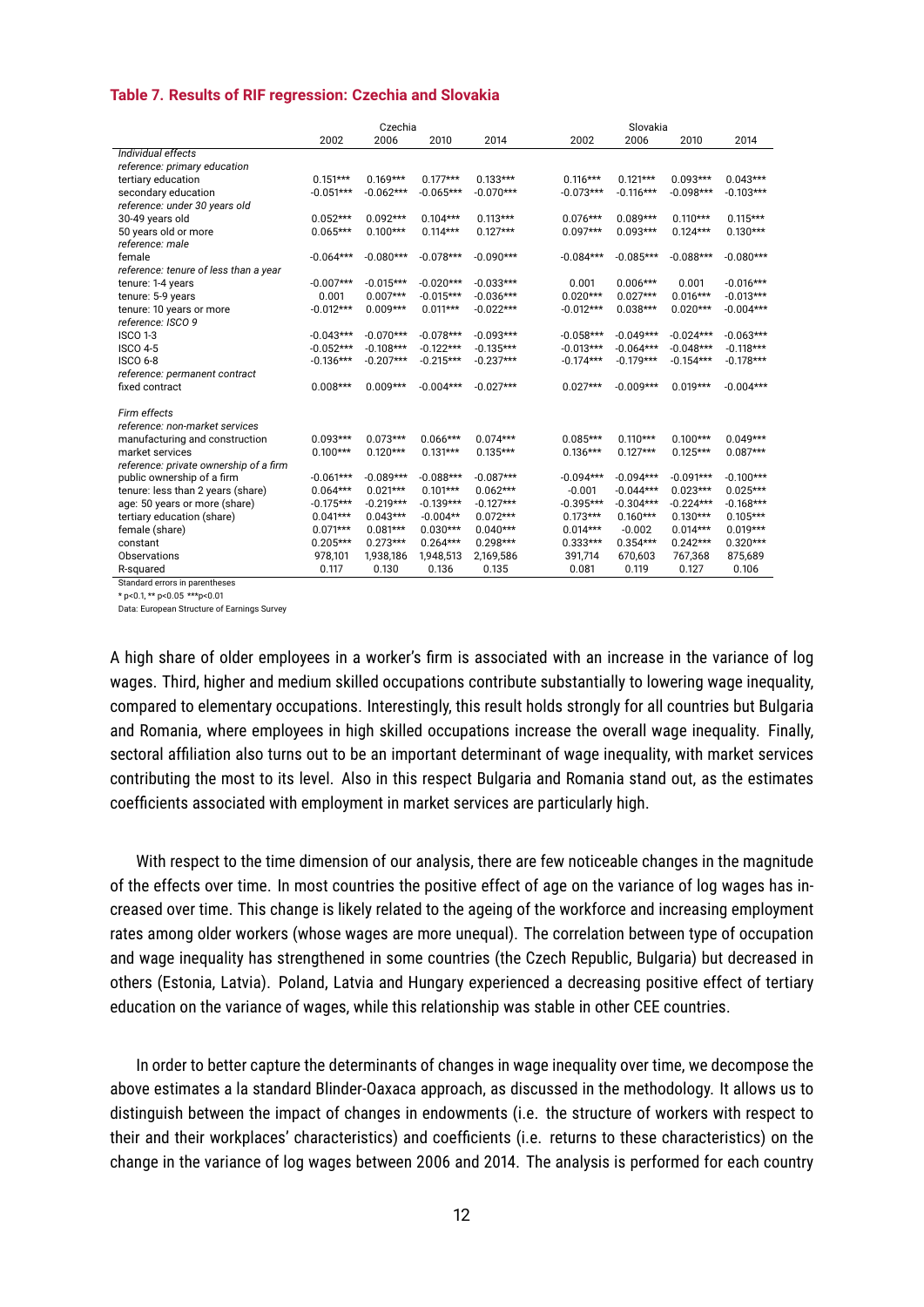#### **Table 8. Results of RIF regression: Estonia and Poland**

|                                        |      | Estonia     |             |             |             | Poland      |             |             |
|----------------------------------------|------|-------------|-------------|-------------|-------------|-------------|-------------|-------------|
|                                        | 2002 | 2006        | 2010        | 2014        | 2002        | 2006        | 2010        | 2014        |
| Individual effects                     |      |             |             |             |             |             |             |             |
| reference: primary education           |      |             |             |             |             |             |             |             |
| tertiary education                     |      | $0.116***$  | $0.104***$  | $0.099***$  | $0.302***$  | $0.278***$  | $0.199***$  | $0.163***$  |
| secondary education                    |      | $-0.028***$ | $-0.038***$ | $-0.018***$ | $-0.020***$ | $-0.006***$ | $-0.018***$ | $-0.021***$ |
| reference: under 30 years old          |      |             |             |             |             |             |             |             |
| 30-49 years old                        |      | $0.089***$  | $0.104***$  | $0.105***$  | $0.092***$  | $0.137***$  | $0.134***$  | $0.126***$  |
| 50 years old or more                   |      | $0.075***$  | $0.098***$  | $0.097***$  | $0.153***$  | $0.194***$  | $0.170***$  | $0.158***$  |
| reference: male                        |      |             |             |             |             |             |             |             |
| female                                 |      | $-0.110***$ | $-0.108***$ | $-0.113***$ | $-0.067***$ | $-0.071***$ | $-0.071***$ | $-0.086***$ |
| reference: tenure of less than a year  |      |             |             |             |             |             |             |             |
| tenure: 1-4 years                      |      | 0.001       | $-0.007*$   | 0.001       | $-0.047***$ | $-0.006**$  | $-0.015***$ | $-0.000$    |
| tenure: 5-9 years                      |      | $0.039***$  | 0.004       | $0.009**$   | $-0.040***$ | $-0.001$    | $-0.009***$ | $-0.005***$ |
| tenure: 10 years or more               |      | $0.011**$   | $0.014***$  | 0.000       | $-0.037***$ | $-0.001$    | $0.020***$  | $0.045***$  |
| reference: ISCO 9                      |      |             |             |             |             |             |             |             |
| <b>ISCO 1-3</b>                        |      | $-0.184***$ | $-0.151***$ | $-0.097***$ | $-0.036***$ | $-0.064***$ | $-0.043***$ | $-0.026***$ |
| <b>ISCO 4-5</b>                        |      | $-0.241***$ | $-0.174***$ | $-0.141***$ | $-0.113***$ | $-0.102***$ | $-0.131***$ | $-0.110***$ |
| <b>ISCO 6-8</b>                        |      | $-0.304***$ | $-0.252***$ | $-0.202***$ | $-0.125***$ | $-0.124***$ | $-0.124***$ | $-0.122***$ |
| reference: permanent contract          |      |             |             |             |             |             |             |             |
| fixed contract                         |      | $0.057***$  | $0.035***$  | $0.036***$  |             |             |             |             |
|                                        |      |             |             |             |             |             |             |             |
| Firm effects                           |      |             |             |             |             |             |             |             |
| reference: non-market services         |      | $0.023***$  | $0.024***$  | $0.012**$   | $0.107***$  | $0.111***$  | $0.075***$  | $0.059***$  |
| manufacturing and construction         |      |             |             |             |             |             |             |             |
| market services                        |      | $0.065***$  | $0.068***$  | $0.078***$  | $0.106***$  | $0.123***$  | $0.106***$  | $0.091***$  |
| reference: private ownership of a firm |      |             |             |             |             |             |             | $-0.069***$ |
| public ownership of a firm             |      | $-0.070***$ | $-0.068***$ | $-0.037***$ | $-0.121***$ | $-0.103***$ | $-0.090***$ |             |
| tenure: less than 2 years (share)      |      | 0.010       | $0.028***$  | $0.031***$  | $0.136***$  | $0.172***$  | $0.121***$  | $0.122***$  |
| age: 50 years or more (share)          |      | $-0.063***$ | $-0.115***$ | $-0.069***$ | $-0.226***$ | $-0.179***$ | $-0.158***$ | $-0.105***$ |
| tertiary education (share)             |      | $0.074***$  | $0.064***$  | $0.031***$  | $0.280***$  | $0.201***$  | $0.166***$  | $0.128***$  |
| female (share)                         |      | $0.036***$  | $0.080***$  | $0.075***$  | $0.087***$  | $0.111***$  | $0.092***$  | $0.058***$  |
| constant                               |      | $0.432***$  | $0.374***$  | $0.299***$  | $0.229***$  | $0.114***$  | $0.125***$  | $0.129***$  |
| Observations                           |      | 115.512     | 108.903     | 112,842     | 629,101     | 639.784     | 667.963     | 707.999     |
| R-squared                              |      | 0.094       | 0.088       | 0.075       | 0.151       | 0.129       | 0.126       | 0.102       |

Standard errors in parentheses \* p<0.1, \*\* p<0.05 \*\*\*p<0.01

Data: European Structure of Earnings Survey

separately. We find that in virtually all CEE countries the changes in coefficients explained most of the observed changes in inequality during the period. The only exception was the Czech Republic, where changes in endowments were more important. In other words, keeping coefficients constant, the observed change in composition of workers would lead to an increase in inequality in all countries. However in all countries (but the Czech Republic) the changes in coefficients compensated for the changes that took place in workers' endowments. That said, looking at the detailed decomposition of the observed changes in wage inequality it is yet striking to see that in most of countries the biggest change was due to the change in the slope (see Tables A.9-A.13). In fact, the change in coefficients on explanatory variables contributed to an increase rather than a decrease in inequality in Bulgaria, Estonia, Latvia, Romania and Slovakia. The opposite situation occurred in Hungary and Poland, where the positive impact of the change in the slope on variance of wages was offset by the change in coefficients on explanatory variables. All in all, this suggests that in most CEE countries the observed decrease in wage inequality was linked to factors unobserved in our data, likely institutional adjustments related to the Great Recession and its aftermath.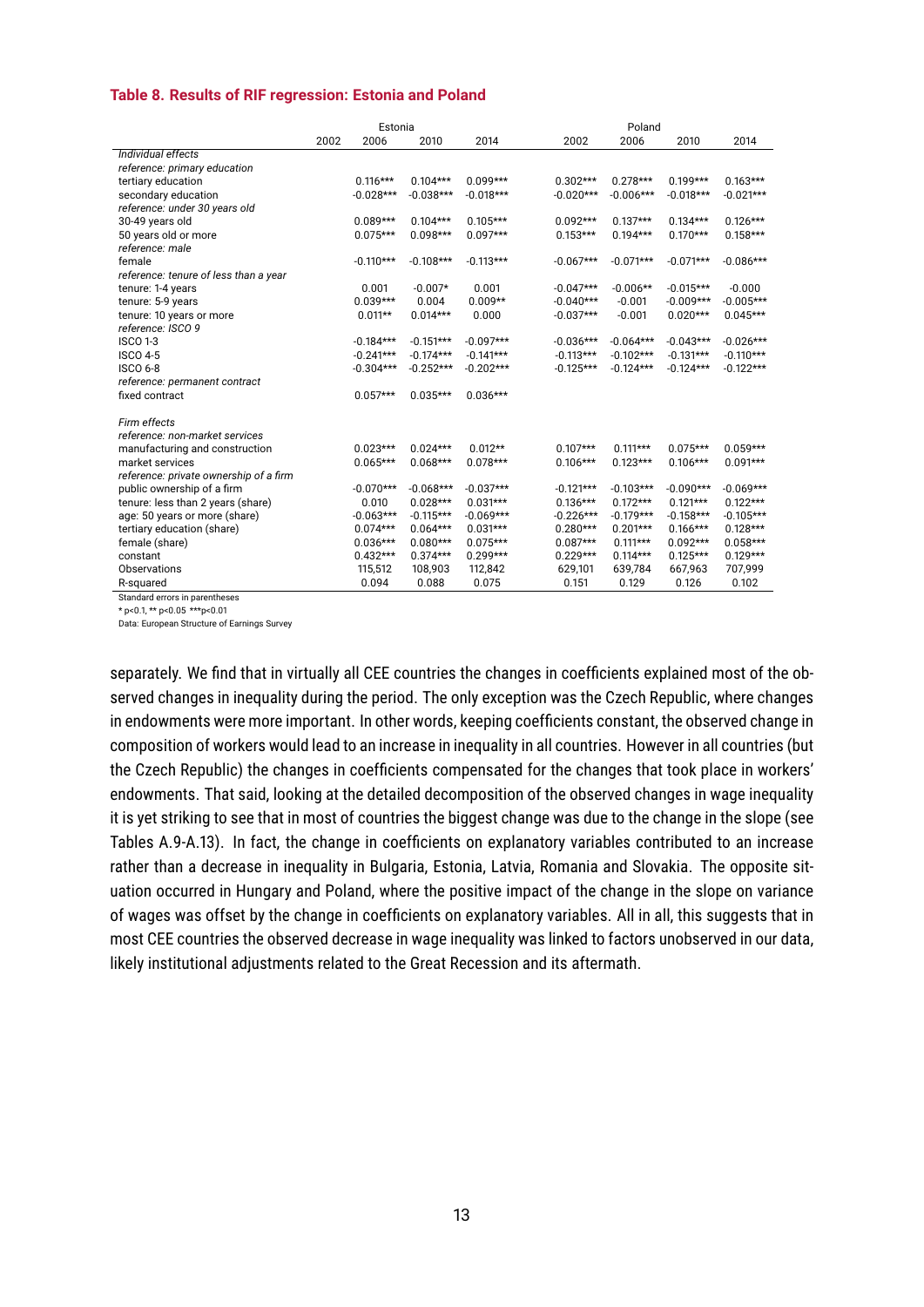### **Table 9. Results of RIF regression: Lithuania and Latvia**

|                                        | Lithuania   |             |             |             | Latvia |             |             |             |
|----------------------------------------|-------------|-------------|-------------|-------------|--------|-------------|-------------|-------------|
|                                        | 2002        | 2006        | 2010        | 2014        | 2002   | 2006        | 2010        | 2014        |
| Individual effects                     |             |             |             |             |        |             |             |             |
| reference: primary education           |             |             |             |             |        |             |             |             |
| tertiary education                     | $0.163***$  | $0.157***$  | $0.091***$  | $0.037***$  |        | $0.109***$  | $0.051***$  | $0.024***$  |
| secondary education                    | $-0.010*$   | 0.001       | $-0.047***$ | $-0.020*$   |        | $-0.033***$ | $-0.039***$ | $-0.032***$ |
| reference: under 30 years old          |             |             |             |             |        |             |             |             |
| 30-49 years old                        | $0.054***$  | $0.083***$  | $0.111***$  | $0.114***$  |        | $0.099***$  | $0.106***$  | $0.118***$  |
| 50 years old or more                   | $0.071***$  | $0.095***$  | $0.128***$  | $0.133***$  |        | $0.091***$  | $0.091***$  | $0.117***$  |
| reference: male                        |             |             |             |             |        |             |             |             |
| female                                 | $-0.093***$ | $-0.102***$ | $-0.102***$ | $-0.116***$ |        | $-0.108***$ | $-0.103***$ | $-0.087***$ |
| reference: tenure of less than a year  |             |             |             |             |        |             |             |             |
| tenure: 1-4 years                      | $0.012***$  | $0.025***$  | $-0.027***$ | $-0.004$    |        | $0.025***$  | $0.006*$    | $0.029***$  |
| tenure: 5-9 years                      | $0.042***$  | $0.072***$  | $-0.004$    | $-0.014*$   |        | $0.075***$  | $0.030***$  | $0.040***$  |
| tenure: 10 years or more               | $0.043***$  | $0.065***$  | $0.029***$  | $0.017**$   |        | $0.063***$  | $0.033***$  | $0.027***$  |
| reference: ISCO 9                      |             |             |             |             |        |             |             |             |
| <b>ISCO 1-3</b>                        | $-0.043***$ | $-0.090***$ | $-0.232***$ | $-0.066***$ |        | $-0.089***$ | $-0.044***$ | $-0.027***$ |
| <b>ISCO 4-5</b>                        | $-0.115***$ | $-0.155***$ | $-0.214***$ | $-0.131***$ |        | $-0.169***$ | $-0.126***$ | $-0.126***$ |
| <b>ISCO 6-8</b>                        | $-0.136***$ | $-0.169***$ | $-0.287***$ | $-0.192***$ |        | $-0.174***$ | $-0.143***$ | $-0.126***$ |
| reference: permanent contract          |             |             |             |             |        |             |             |             |
| fixed contract                         | $-0.033***$ | $0.051***$  | $0.031***$  | $-0.012$    |        | $0.194***$  | $0.055***$  | $0.045***$  |
| Firm effects                           |             |             |             |             |        |             |             |             |
| reference: non-market services         |             |             |             |             |        |             |             |             |
| manufacturing and construction         | $0.081***$  | $0.026***$  | $-0.024**$  | $0.021**$   |        | $0.060***$  | $0.120***$  | $0.105***$  |
| market services                        | $0.101***$  | $0.031***$  | 0.014       | $0.063***$  |        | $0.105***$  | $0.156***$  | $0.155***$  |
| reference: private ownership of a firm |             |             |             |             |        |             |             |             |
| public ownership of a firm             | $-0.068***$ | $-0.109***$ | $-0.115***$ | $-0.112***$ |        | $-0.147***$ | $-0.079***$ | $-0.090***$ |
| tenure: less than 2 years (share)      | $0.069***$  | $0.089***$  | $0.063***$  | 0.004       |        | $0.089***$  | $0.072***$  | $0.056***$  |
| age: 50 years or more (share)          | $-0.242***$ | $-0.125***$ | $-0.081***$ | $-0.054***$ |        | $-0.161***$ | $-0.131***$ | $-0.108***$ |
| tertiary education (share)             | $0.348***$  | $0.183***$  | $0.146***$  | $0.133***$  |        | $0.327***$  | $0.331***$  | $0.363***$  |
| female (share)                         | $-0.029***$ | $-0.007$    | $0.028***$  | $0.082***$  |        | $0.043***$  | $0.037***$  | 0.005       |
| constant                               | $0.312***$  | $0.330***$  | $0.474***$  | $0.270***$  |        | $0.383***$  | $0.192***$  | $0.126***$  |
| Observations                           | 136,513     | 115,577     | 26,093      | 31,504      |        | 271,872     | 198,862     | 154,293     |
| R-squared                              | 0.117       | 0.084       | 0.100       | 0.082       |        | 0.083       | 0.103       | 0.097       |
| Standard errors in parentheses         |             |             |             |             |        |             |             |             |

\* p<0.1, \*\* p<0.05 \*\*\*p<0.01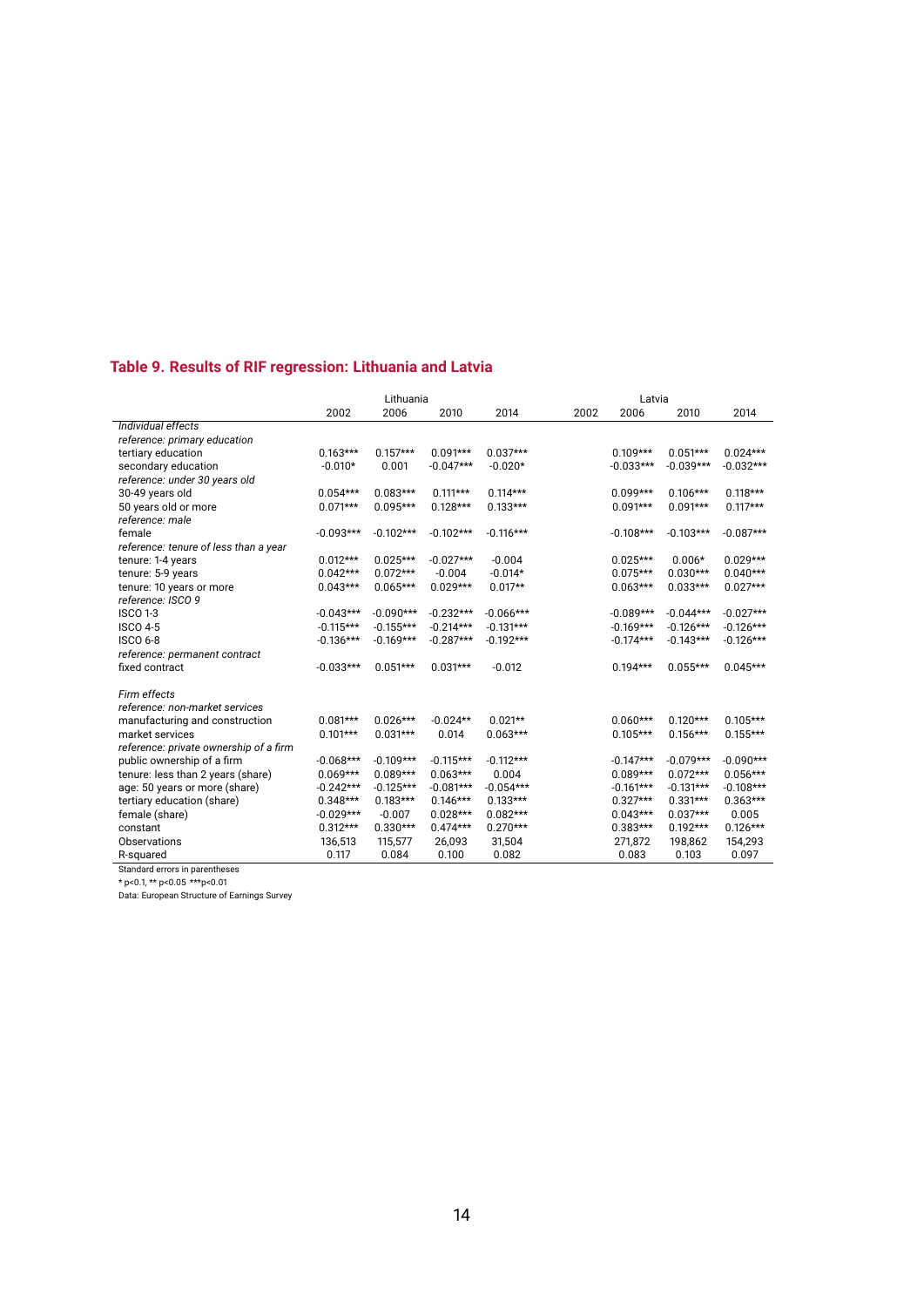### **Table 10. Results of RIF regression: Hungary**

|                                        | Hungary |             |             |             |  |
|----------------------------------------|---------|-------------|-------------|-------------|--|
|                                        | 2002    | 2006        | 2010        | 2014        |  |
| Individual effects                     |         |             |             |             |  |
| reference: primary education           |         |             |             |             |  |
| tertiary education                     |         | $0.265***$  | $0.285***$  | $0.150***$  |  |
| secondary education                    |         | $-0.034***$ | $-0.030***$ | $-0.096***$ |  |
| reference: under 30 years old          |         |             |             |             |  |
| 30-49 years old                        |         | $0.100***$  | $0.108***$  | $0.116***$  |  |
| 50 years old or more                   |         | $0.141***$  | $0.135***$  | $0.151***$  |  |
| reference: male                        |         |             |             |             |  |
| female                                 |         | $-0.105***$ | $-0.105***$ | $-0.100***$ |  |
| reference: tenure of less than a year  |         |             |             |             |  |
| tenure: 1-4 years                      |         | $-0.012***$ | $-0.049***$ | $-0.122***$ |  |
| tenure: 5-9 years                      |         | $0.003*$    | $-0.038***$ | $-0.091***$ |  |
| tenure: 10 years or more               |         | $-0.007***$ | $-0.023***$ | $-0.099***$ |  |
| reference: ISCO 9                      |         |             |             |             |  |
| <b>ISCO 1-3</b>                        |         | $-0.025***$ | $-0.163***$ | $-0.060***$ |  |
| <b>ISCO 4-5</b>                        |         | $-0.081***$ | $-0.216***$ | $-0.134***$ |  |
| <b>ISCO 6-8</b>                        |         | $-0.179***$ | $-0.281***$ | $-0.213***$ |  |
| reference: permanent contract          |         |             |             |             |  |
| fixed contract                         |         | $-0.023***$ | $-0.044***$ | $-0.081***$ |  |
|                                        |         |             |             |             |  |
| Firm effects                           |         |             |             |             |  |
| reference: non-market services         |         |             |             |             |  |
| manufacturing and construction         |         | $0.131***$  | $0.158***$  | $0.066***$  |  |
| market services                        |         | $0.158***$  | $0.172***$  | $0.085***$  |  |
| reference: private ownership of a firm |         |             |             |             |  |
| public ownership of a firm             |         | $-0.079***$ | $-0.032***$ | $-0.026***$ |  |
| tenure: less than 2 years (share)      |         | $0.097***$  | $0.113***$  | $0.167***$  |  |
| age: 50 years or more (share)          |         | $-0.202***$ | $-0.278***$ | $-0.267***$ |  |
| tertiary education (share)             |         | $0.050***$  | $0.148***$  | $0.073***$  |  |
| female (share)                         |         | $-0.060***$ | $-0.037***$ | $-0.081***$ |  |
| constant                               |         | $0.286***$  | $0.337***$  | $0.416***$  |  |
| <b>Observations</b>                    |         | 731,329     | 781,240     | 824,876     |  |
| R-squared                              |         | 0.171       | 0.160       | 0.162       |  |
| Standard errors in parentheses         |         |             |             |             |  |

\* p<0.1, \*\* p<0.05 \*\*\*p<0.01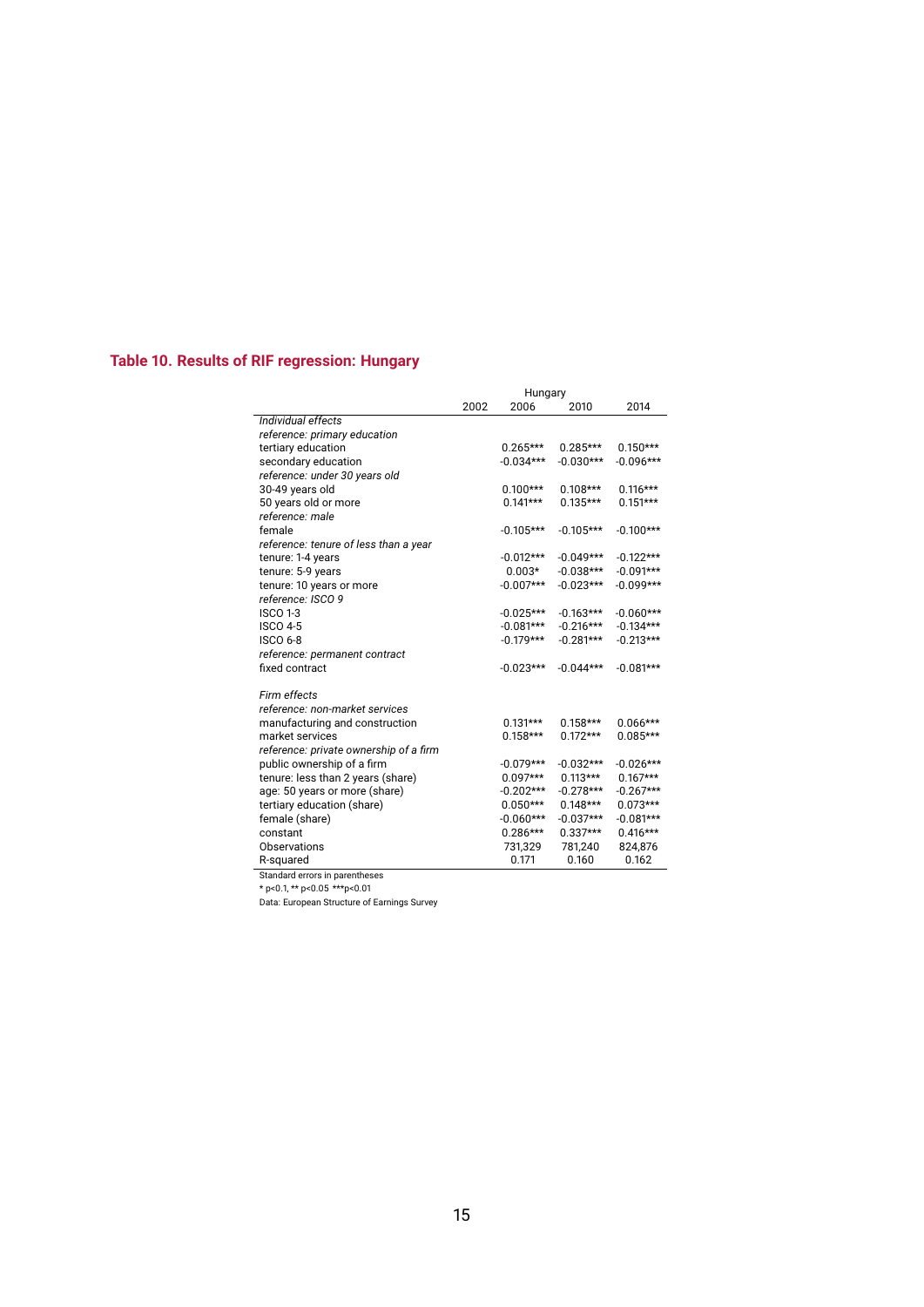

**Figure 2. Three-component decomposition of the changes in the variance of log wages between 2006 and 2014**

**Source: Own calculations based on European Structure of Earnings Survey**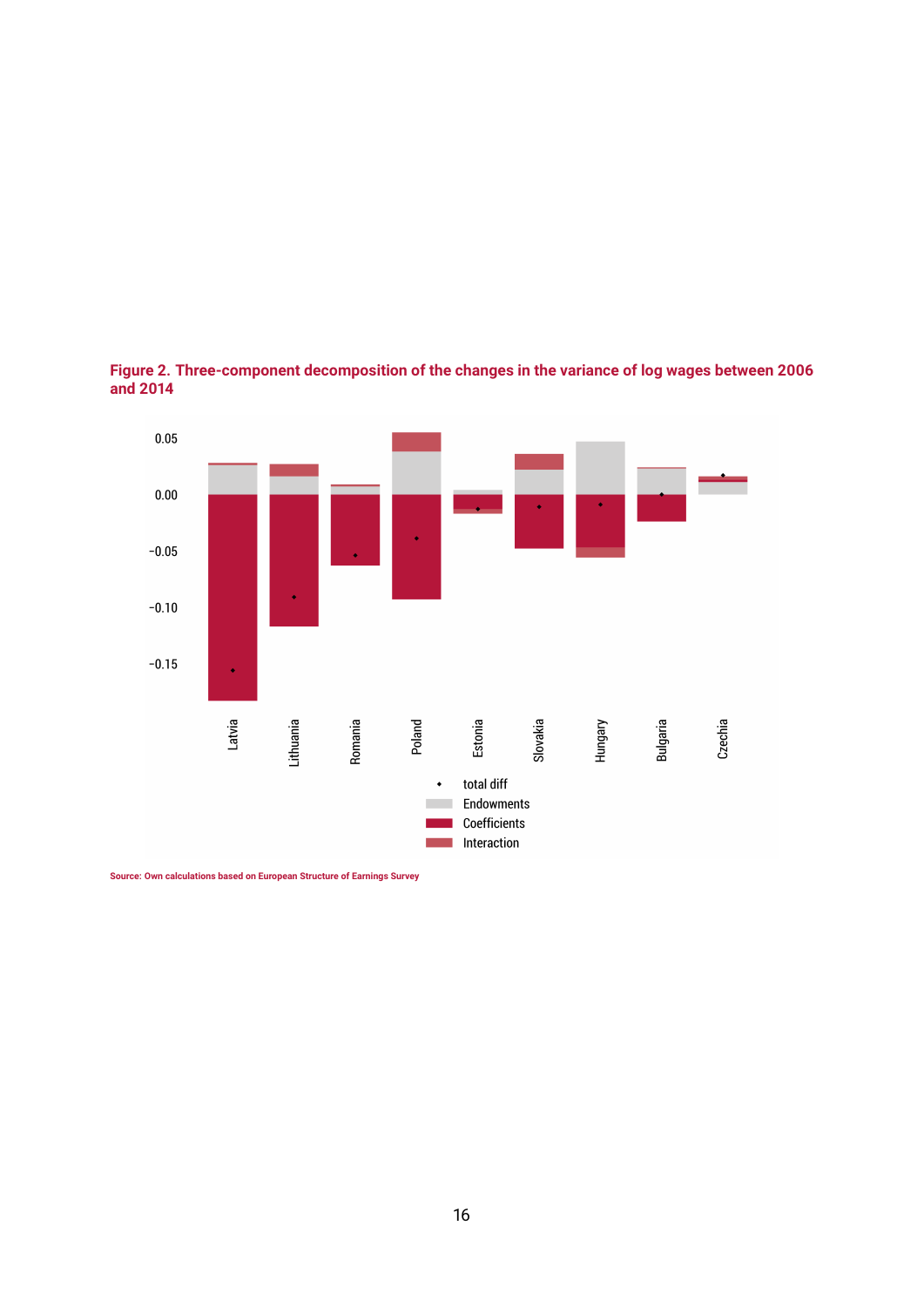### 6 Conclusions

Wage inequality has decreased in most Central and Eastern European countries between early 2000s and mid 2010s. A slight increase was observed only in the Czech Republic, which still has the lowest level of wage inequality in the region. The observed trends stood in contrast to the pattern of increasing wage inequality evidenced for many other Western countries (Autor, Katz, and Kearney, 2008; Card, Heining, and Kline, 2013). The observed decrease in wage inequality was concentrated mostly in 2006-2014, raising the question on the role of the Great Recession and the post-crisis adjustments.

In line with the ongoing debate on the role of firms in shaping wage inequality, we found that wage inequality was higher between firms than within them, and this was true both in early 2000s and in 2014. Once we account for workers' and firms' characteristics and calculate residual wage inequality, the role of the between-firm component diminishes. Among the firm characteristics that contribute the most to the level of wage inequality, three stand out. First, working in a firm operating in the market services sector contributes to higher wage inequality. Second, so does working in a firm with a high share of tertiary-educated workers, which likely proxies firms with a relatively high productivity. Third, co-workers' composition in terms of age matters as well, as working in a firm with a higher share of older workers contributes to lower wage inequality.

We also found that among the CEE countries Bulgaria and Romania are interesting cases that deserve further in-depth research investigation. These two countries have relatively high levels of wage inequality (much higher than other countries in the region), and this high level of wage inequality arises in particular in the sector of market services. They also have much higher levels and shares of between-firm wage inequality, which might suggest that Bulgarian and Romanian firms are more heterogenous in terms of their productivity (and thus wages). Whether this could be linked to their late economic restructuring, lower level of economic development and/or later EU entry (than other countries in the region) requires further studies.

### References

- Atkinson, Anthony B. (1970). "On the measurement of inequality". In: *Journal of Economic Theory* 2.3, pp. 244–263.
- Autor, David H., Lawrence F. Katz, and Melissa S. Kearney (2008). "Trends in U.S. Wage Inequality: Revising the Revisionists". In: *Review of Economics and Statistics* 90.2, pp. 300–323.
- Barth, Erling, Alex Bryson, James C. Davis, and Richard Freeman (2016). "It's Where You Work: Increases in the Dispersion of Earnings across Establishments and Individuals in the United States". In: *Journal of Labor Economics* 34.S2, pp. 244–263.
- Broughton, Andrea et al. (2006). *Precarious Employment in Europe: Country Case Studies*. European Parliament.
- Card, David and Sara De La Rica (2006). "Firm-Level Contracting and the Structure of Wages in Spain". In: *Industrial and Labor Relations Review* 59.4, pp. 573–592.
- Card, David, Jörg Heining, and Patrick Kline (2013). "Workplace Heterogeneity and the Rise of West German Wage Inequality". In: *The Quarterly Journal of Economics* 128.3, pp. 967–1015.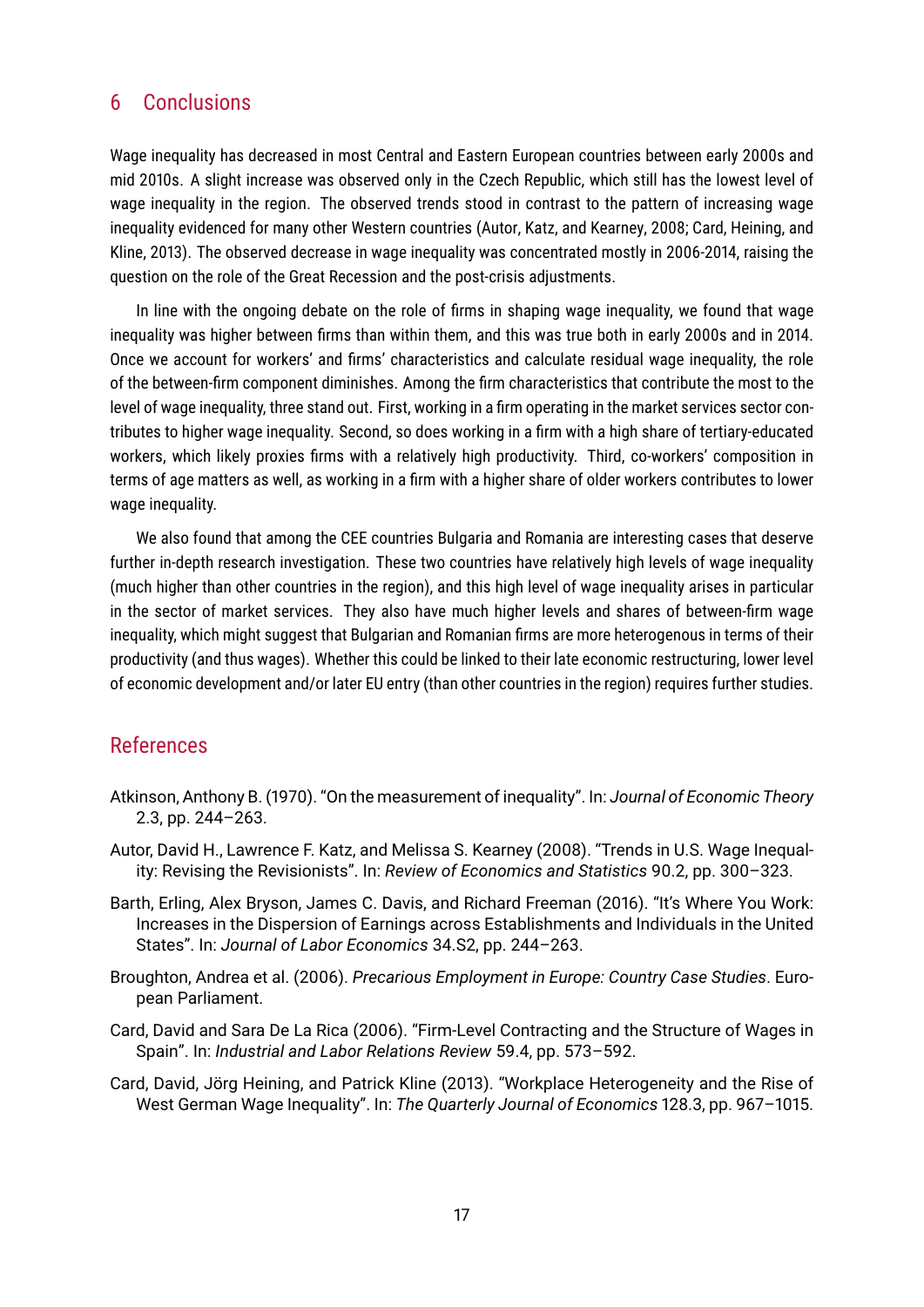- Eurostat (2014). *D9 D1 dispersion ratio in the EU Member States*. URL: https://ec.europa.eu/ eurostat/statistics-explained/index.php?title=File:D9\_D1\_dispersion\_ratio\_in\_ the\_EU\_Member\_States,\_2014\_update.png (visited on 09/21/2018).
- Firpo, Sergio P., Nicole M. Fortin, and Thomas Lemieux (2018). "Decomposing Wage Distributions Using Recentered Influence Function Regressions". In: *Econometrics* 6.
- Gaudecker, Hans-Martin von (2014). "Templates for Reproducible Research Projects in Economics". https://github.com/hmgaudecker/econ-project-templates.
- Groschen, Erica (1991). "Sources of Intra-Industry Wage Dispersion: How Much Do Employers Matter?" In: *The Quarterly Journal of Economics* 106.3, pp. 869–884.
- Handwerker, Elizabeth Weber and James R. Spletzer (2016). "The Role of Establishments and the Concentration of Occupations in Wage Inequality". In: *Inequality: Causes and Consequences*. Chap. 5, pp. 167–193.
- Hardy, Wojciech, Roma Keister, and Piotr Lewandowski (2016). "Educational upgrading, structural change and the task composition of jobs in Europe". In: *The Economics of Transition* 26.2, pp. 201–231.
- Kelly, Tim, Aleksandra Liaplina, Shawn T. Tan, and Hernan Winkler (2017). *Reaping digital dividends: Leveraging the internet for development in Europe and Central Asia*. World Bank.
- Lazear, Edward P. and Kathryn L. Shaw (2009). *The Structure of Wages: An International Comparison*. University of Chicago Press.
- Lemieux, Thomas (2006). "Increasing residual wage inequality: Composition effects, noisy data, or rising demand for skill?" In: *American Economic Review* 96.3, pp. 461–498.
- Rutkowski, Jan (2001). *Earnings Inequality in Transition Economies of Central Europe: Trends and Patterns During the 1990s*. World Bank.
- Zaidi, Salman (2009). *Main drivers of income inequality in central European and Baltic countriessome insights from recent household survey data*. World Bank.

### A Annex

| year |      |      |      |      | Bulgaria Czechia Estonia Hungary Lithuania Latvia Poland Romania Slovakia |      |      |      |      |
|------|------|------|------|------|---------------------------------------------------------------------------|------|------|------|------|
| 2002 | 0.34 | 0.26 |      |      | 0.36                                                                      |      | 0.34 | 0.38 | 0.30 |
| 2006 | 0.35 | 0.27 | 0.31 | 0.32 | 0.35                                                                      | 0.39 | 0.35 | 0.38 | 0.30 |
| 2010 | 0.35 | 0.28 | 0.30 | 0.33 | 0.32                                                                      | 0.34 | 0.33 | 0.37 | 0.28 |
| 2014 | 0.36 | 0.28 | 0.30 | 0.32 | 0.30                                                                      | 0.33 | 0.34 | 0.37 | 0.29 |

#### **Table A.1. Gini coefficient**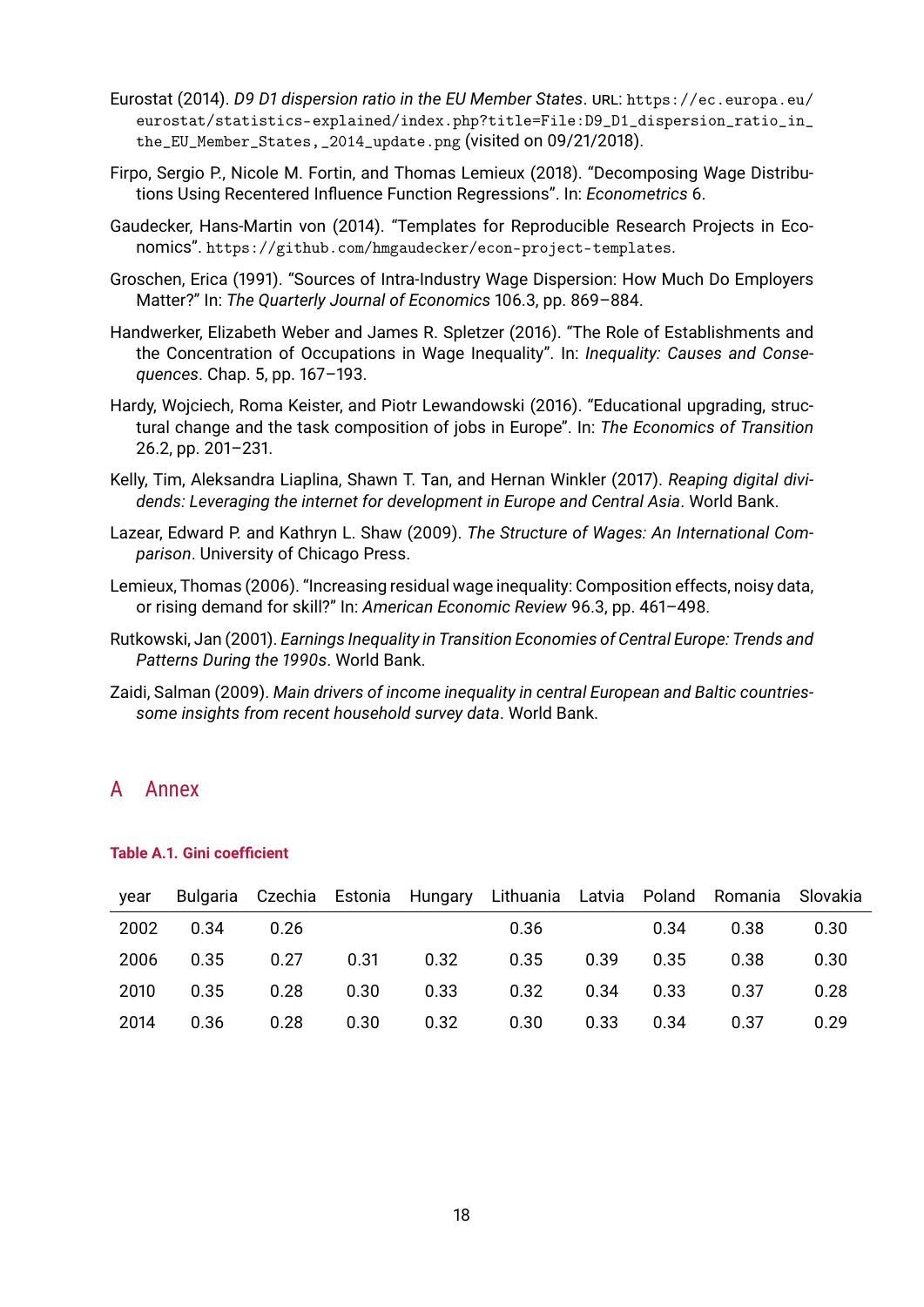### **Table A.2. Atkinson index (** $\epsilon = 2$ **)**

| year |      |      |      |      | Bulgaria Czechia Estonia Hungary Lithuania Latvia Poland Romania |      |      |      | Slovakia |
|------|------|------|------|------|------------------------------------------------------------------|------|------|------|----------|
| 2002 | 0.29 | 0.18 |      |      | 0.31                                                             |      | 0.29 | 0.34 | 0.23     |
| 2006 | 0.28 | 0.19 | 0.25 | 0.26 | 0.30                                                             | 0.37 | 0.30 | 0.34 | 0.22     |
| 2010 | 0.28 | 0.21 | 0.24 | 0.26 | 0.27                                                             | 0.29 | 0.27 | 0.32 | O 21     |
| 2014 | 0.28 | 0.21 | 0.24 | 0.25 | 0.24                                                             | 0.27 | 0.27 | 0.31 | O 21     |

### **Table A.3. Variance of log wages: manufacturing and construction**

| year |      |      |      |      | Bulgaria Czechia Estonia Hungary Lithuania Latvia Poland Romania Slovakia |      |      |      |      |
|------|------|------|------|------|---------------------------------------------------------------------------|------|------|------|------|
| 2002 | 0.38 | 0.19 |      |      | 0.34                                                                      |      | 0.30 | 0.36 | 0.22 |
| 2006 | 0.31 | 0.18 | 0.25 | 0.31 | 0.35                                                                      | 0.45 | 0.31 | 0.33 | 0.23 |
| 2010 | 0.29 | 0.19 | 0.24 | 0.29 | 0.28                                                                      | 0.31 | 0.25 | 0.32 | 0.20 |
| 2014 | 0.30 | 0.19 | 0.22 | 0.25 | 0.24                                                                      | 0.29 | 0.26 | 0.28 | 0.20 |

### **Table A.4. Variance of log wages: market services**

| year |      |      |      |      | Bulgaria Czechia Estonia Hungary Lithuania Latvia Poland Romania Slovakia |      |      |      |      |
|------|------|------|------|------|---------------------------------------------------------------------------|------|------|------|------|
| 2002 | 0.43 | 0.23 |      |      | 0.44                                                                      |      | 0.37 | 0.58 | 0.31 |
| 2006 | 0.40 | 0.29 | 0.33 | 0.38 | 0.39                                                                      | 0.52 | 0.38 | 0.52 | 0.31 |
| 2010 | 0.40 | 0.31 | 0.33 | 0.36 | 0.35                                                                      | 0.40 | 0.35 | 0.48 | 0.29 |
| 2014 | 0.40 | 0.31 | 0.32 | 0.33 | 0.32                                                                      | 0.38 | 0.36 | 0.46 | 0.28 |

### **Table A.5. Variance of log wages: non-market services**

| year |      |      |      |      | Bulgaria Czechia Estonia Hungary Lithuania Latvia Poland Romania Slovakia |      |      |      |      |
|------|------|------|------|------|---------------------------------------------------------------------------|------|------|------|------|
| 2002 | 0.20 | O 14 |      |      | 0.35                                                                      |      | 0.34 | 0.36 | 0.18 |
| 2006 | 0.26 | 0.16 | 0.27 | 0.22 | 0.33                                                                      | 0.42 | 0.32 | 0.41 | 0.18 |
| 2010 | 0.24 | 0.16 | 0.25 | 0.26 | 0.30                                                                      | 0.29 | 0.30 | 0.36 | 0.17 |
| 2014 | 0.24 | 0.17 | 0.25 | 0.27 | 0.25                                                                      | 0.26 | 0.29 | 0.35 | በ 19 |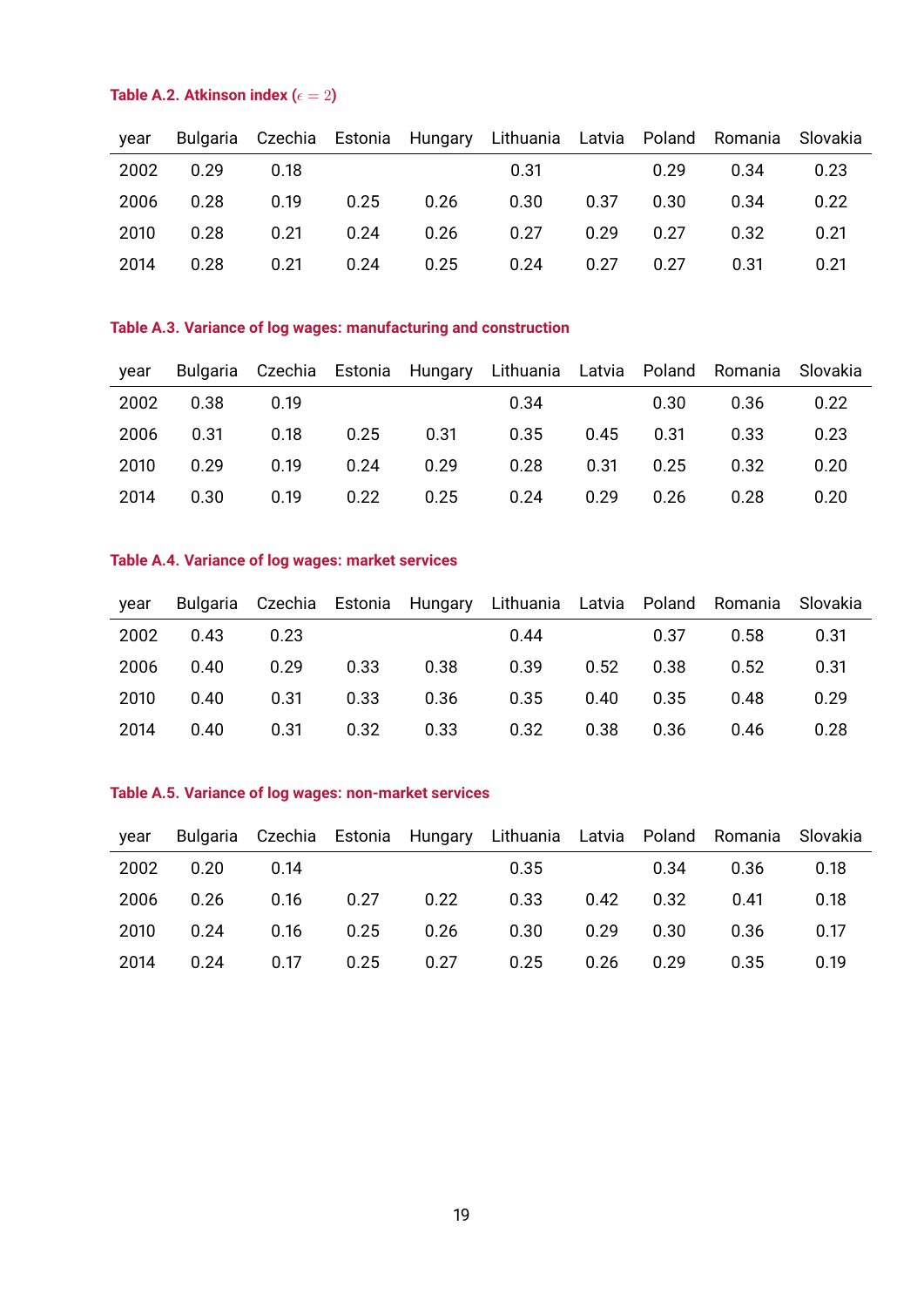### **Table A.6. Summary statistics**

### **(a) Number of observations**

| year | Netherlands | Norway        | Portugal Sweden |         |
|------|-------------|---------------|-----------------|---------|
| 2002 | 54 139      | 518 027       |                 |         |
| 2006 | 65 068      | 878 523       | 62438           | 274 537 |
| 2010 | 92 425      | 1 2 5 7 3 5 2 | 87 516          | 272 648 |
| 2014 | 80 371      | 1346 030      | 60 977          | 253 139 |

### **(b) Number of firms**

| year | Netherlands |         | Norway Portugal | Sweden |
|------|-------------|---------|-----------------|--------|
| 2002 | 1550        | 10 179  |                 |        |
| 2006 | 2070        | 17 642  | 3 3 4 6         | 4 733  |
| 2010 | 2500        | 28897   | 4 4 4 9         | 4918   |
| 2014 | 2 181       | 31 0 73 | 2852            | 3650   |

### **(c) Mean of hourly earnings (EUR)**

| vear | Netherlands Norway |       | Portugal | Sweden |
|------|--------------------|-------|----------|--------|
| 2002 | 15.98              | 22.07 |          |        |
| 2006 | 15.92              | 23.96 | 7.20     | 15.90  |
| 2010 | 17 97              | 28.10 | 8.07     | 17.63  |
| 2014 | 18.83              | 30.96 | 7 70     | 20.49  |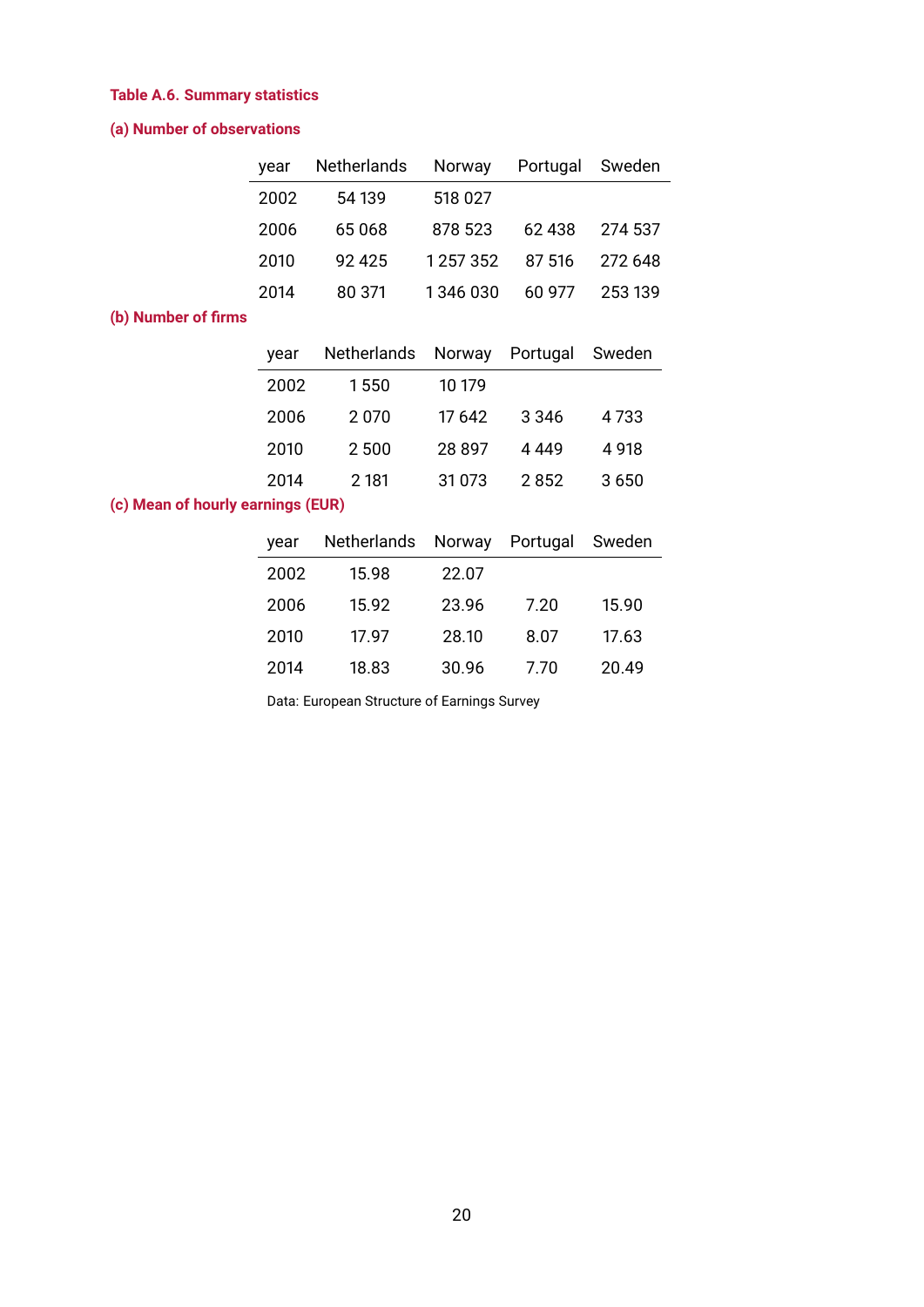#### **Table A.7. Variance decomposition**

### **(a) Variance of ln wages**

|                                       | year | <b>Netherlands</b> | Norway | Portugal | Sweden |
|---------------------------------------|------|--------------------|--------|----------|--------|
|                                       | 2002 | 0.21               |        |          |        |
|                                       | 2006 | 0.28               | 0.12   | 0.42     | 0.09   |
|                                       | 2010 | 0.27               | 0.12   | 0.40     | 0.09   |
|                                       | 2014 | 0.23               | 0.12   | 0.35     | 0.09   |
| (b) Within-firm variance of In wages  |      |                    |        |          |        |
|                                       | year | <b>Netherlands</b> | Norway | Portugal | Sweden |
|                                       | 2002 | 0.13               |        |          |        |
|                                       | 2006 | 0.18               | 0.06   | 0.16     | 0.06   |
|                                       | 2010 | 0.17               | 0.06   | 0.16     | 0.06   |
|                                       | 2014 | 0.11               | 0.06   | 0.14     | 0.06   |
| (c) Between-firm variance of In wages |      |                    |        |          |        |
|                                       | year | <b>Netherlands</b> | Norway | Portugal | Sweden |
|                                       | 2002 | 0.08               |        |          |        |
|                                       | 2006 | 0.10               | 0.05   | 0.26     | 0.03   |
|                                       | 2010 | 0.10               | 0.05   | 0.24     | 0.03   |
|                                       | 2014 | 0.12               | 0.06   | 0.20     | 0.03   |

Data: European Structure of Earnings Survey

#### **Table A.8. Contribution of the within component to variance of log wages**

|                    | <b>Level 2006</b><br>(percent) | Change 2006-2014<br>(percent) |
|--------------------|--------------------------------|-------------------------------|
| <b>Netherlands</b> | 63                             | 77                            |
| Norway             | 54                             | 12                            |
| Sweden             | 66                             | 36                            |
| Portugal           | 39                             | 26                            |

Note: the first column shows the contribution of the within-firm component to the level of the variance of log wages in 2006  $(\frac{Var(within_{2006})}{Var(w_{i,\hat{2006}})})$ . The unreported between component is 100% minus the reported within component. The second column shows the contribution of the within component to the change of the variance  $\left(\frac{\left|\Delta Var (within)\right|}{\left(\left|\Delta Var (within)\right|+\left|\Delta Var (between)\right|\right)}\right)$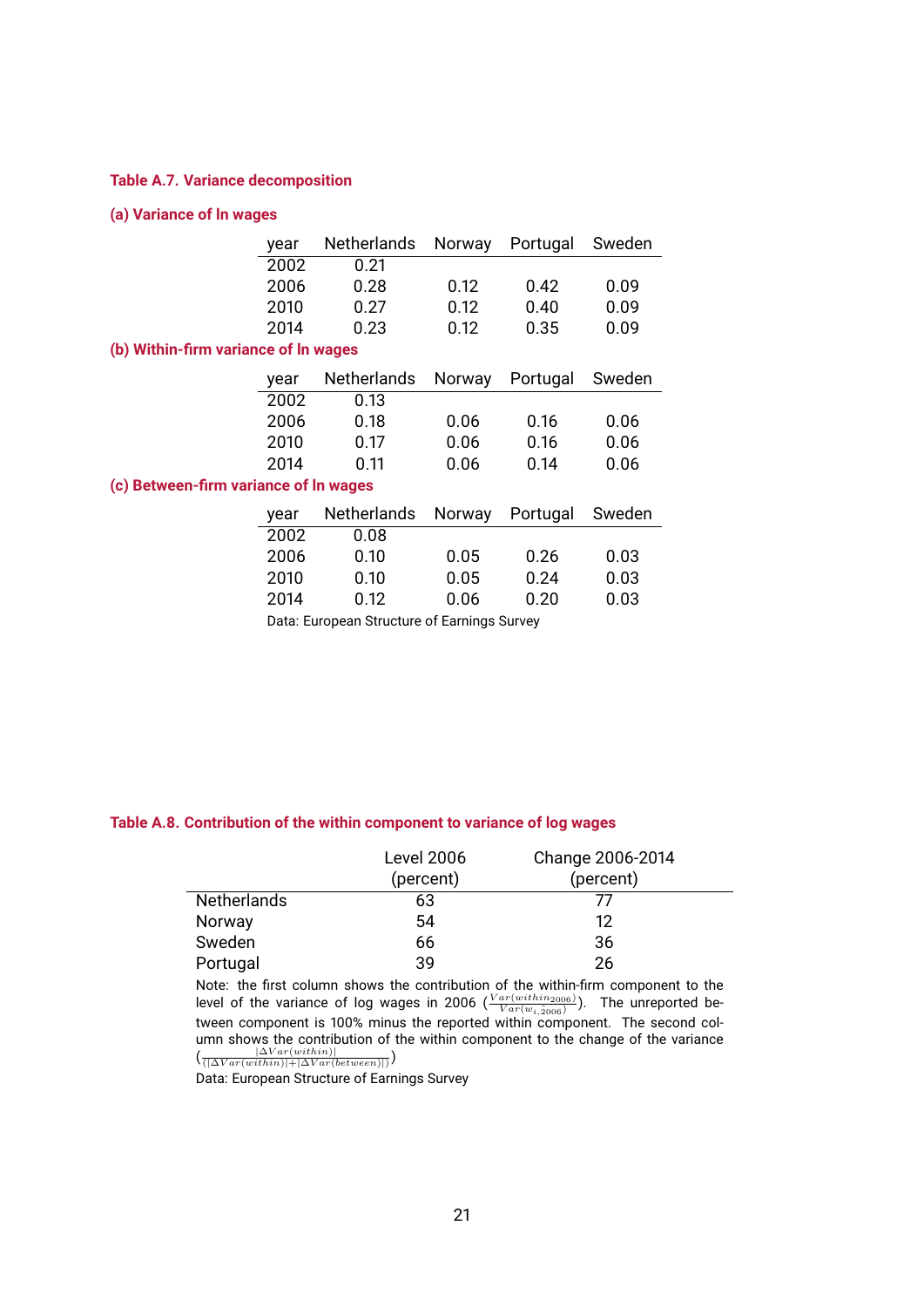### **Table A.9. Blinder-Oaxaca decomposition: Bulgaria and Romania**

|                                                                                                                                   |             | <b>Bulgaria</b> |             |             | Romania      |             |  |
|-----------------------------------------------------------------------------------------------------------------------------------|-------------|-----------------|-------------|-------------|--------------|-------------|--|
|                                                                                                                                   | Endowments  | Coefficients    | Interaction | Endowments  | Coefficients | Interaction |  |
| Individual effects                                                                                                                |             |                 |             |             |              |             |  |
| reference: primary education                                                                                                      |             |                 |             |             |              |             |  |
| tertiary education                                                                                                                | $-0.001**$  | $0.014***$      | $-0.003***$ | $-0.001***$ | 0.002        | $-0.000$    |  |
| secondary education                                                                                                               | $-0.001***$ | 0.004           | 0.000       | $0.001***$  | $-0.003$     | 0.000       |  |
| reference: under 30 years old                                                                                                     |             |                 |             |             |              |             |  |
| 30-49 years old                                                                                                                   | $0.003***$  | $-0.038***$     | $-0.002***$ | 0.000       | $-0.022***$  | $-0.000$    |  |
| 50 years old or more                                                                                                              | $-0.005***$ | $-0.024***$     | $0.003***$  | $-0.006***$ | $0.004***$   | $-0.001***$ |  |
| reference: male                                                                                                                   |             |                 |             |             |              |             |  |
| female                                                                                                                            | $0.001***$  | 0.001           | $-0.000$    | $0.000**$   | 0.002        | $-0.000$    |  |
| reference: tenure of less than a year                                                                                             |             |                 |             |             |              |             |  |
| tenure: 1-4 years                                                                                                                 | $-0.000$    | $0.009***$      | $0.001***$  | $-0.000$    | $-0.000$     | $-0.000$    |  |
| tenure: 5-9 years                                                                                                                 | $-0.001***$ | $0.009***$      | $-0.002***$ | $-0.001***$ | $-0.000$     | 0.000       |  |
| tenure: 10 years or more                                                                                                          | $0.000***$  | $0.010***$      | $0.000***$  | $-0.001***$ | $-0.010***$  | $0.001***$  |  |
| reference: ISCO 9                                                                                                                 |             |                 |             |             |              |             |  |
| <b>ISCO 1-3</b>                                                                                                                   | $-0.010***$ | $-0.007**$      | $0.001**$   | $-0.005***$ | $0.020***$   | $-0.003***$ |  |
| <b>ISCO 4-5</b>                                                                                                                   | $0.002***$  | $0.011***$      | $-0.001***$ | $0.000*$    | $-0.013***$  | $0.001***$  |  |
| <b>ISCO 6-8</b>                                                                                                                   | $-0.005***$ | $0.009***$      | $0.002***$  | $-0.007***$ | $-0.016***$  | $-0.005***$ |  |
| reference: permanent contract                                                                                                     |             |                 |             |             |              |             |  |
| fixed contract                                                                                                                    | $0.002***$  | $0.003***$      | $0.001***$  | $0.000***$  | $0.001***$   | $-0.001***$ |  |
| Firm effects                                                                                                                      |             |                 |             |             |              |             |  |
| reference: non-market services                                                                                                    |             |                 |             |             |              |             |  |
| manufacturing and construction                                                                                                    | $0.013***$  | 0.002           | 0.000       | $0.014***$  | $-0.036***$  | $-0.006***$ |  |
| market services                                                                                                                   | $-0.020***$ | $-0.002$        | 0.000       | $-0.016***$ | $-0.011***$  | $0.003***$  |  |
| reference: private ownership of a firm                                                                                            |             |                 |             |             |              |             |  |
| public ownership of a firm                                                                                                        | $-0.004***$ | 0.002           | 0.000       | $-0.001***$ | $0.013***$   | $0.001***$  |  |
| tenure: less than 2 years (share)                                                                                                 | $0.004***$  | $-0.029***$     | $-0.004***$ | $0.008***$  | $-0.002$     | $-0.001$    |  |
| age: 50 years or more (share)                                                                                                     | $0.017***$  | 0.006           | $-0.001$    | $0.010***$  | $-0.041***$  | $0.006***$  |  |
| tertiary education (share)                                                                                                        | $-0.021***$ | $-0.013***$     | $0.003***$  | $-0.003***$ | $-0.087***$  | $0.002***$  |  |
| female (share)                                                                                                                    | $0.001***$  | $0.020***$      | $-0.000***$ | $0.000***$  | $0.030***$   | $-0.000***$ |  |
| constant                                                                                                                          |             | $0.038**$       |             |             | $0.231***$   |             |  |
| total                                                                                                                             | $-0.023***$ | $0.024***$      | $-0.001$    | $-0.007***$ | $0.063***$   | $-0.002*$   |  |
| Observations                                                                                                                      |             | 331,183         |             |             | 512,290      |             |  |
| Standard errors in parentheses. ISCO variables are based on International Standard Classification of Occupations (1-digit level). |             |                 |             |             |              |             |  |

cupations (1-digit level).

\* p<0.1, \*\* p<0.05, \*\*\*p<0.01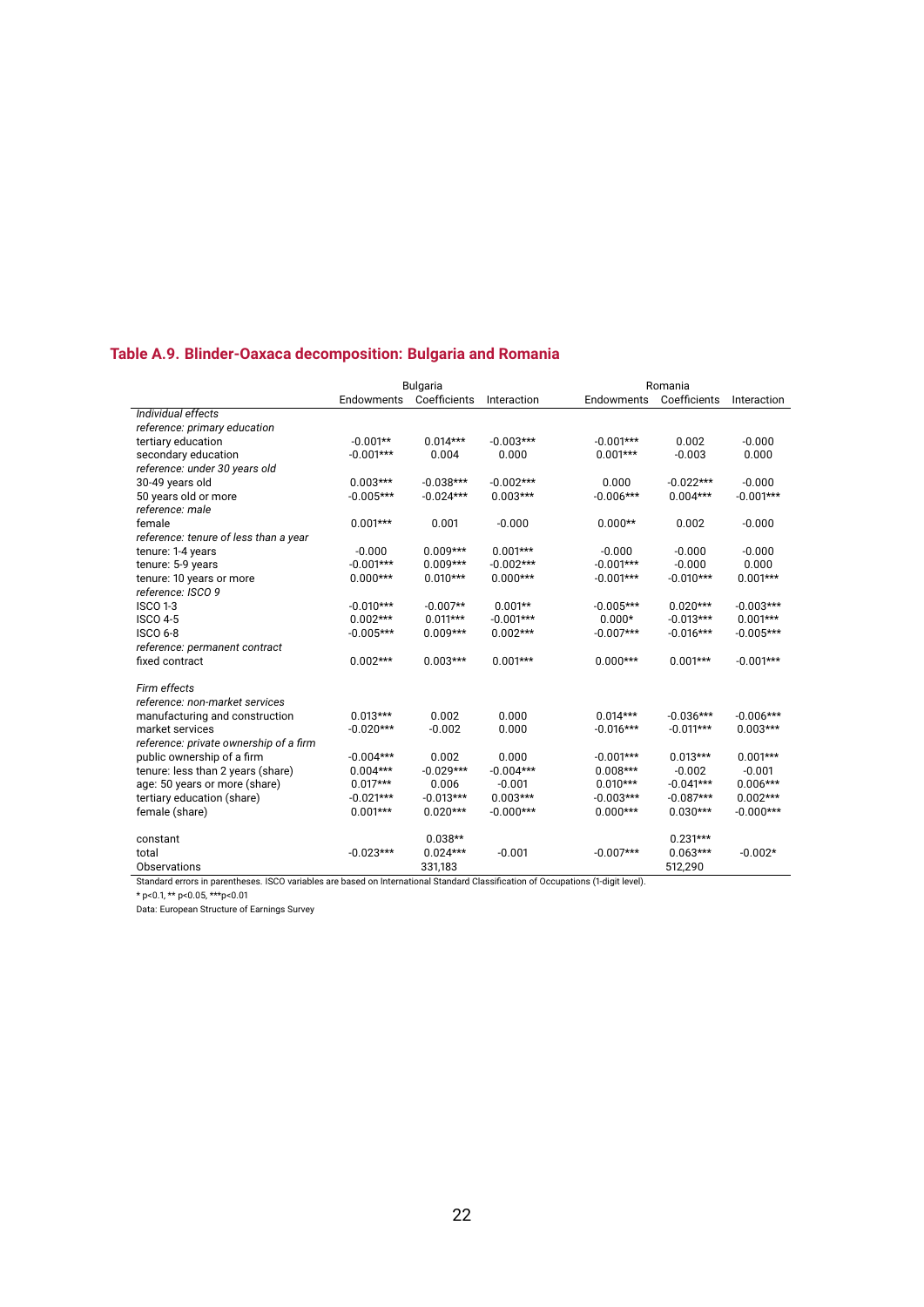### **Table A.10. Blinder-Oaxaca decomposition: Czechia and Slovakia**

|                                                                                                                                   |             | Czechia      |             |             | Slovakia     |             |  |
|-----------------------------------------------------------------------------------------------------------------------------------|-------------|--------------|-------------|-------------|--------------|-------------|--|
|                                                                                                                                   | Endowments  | Coefficients | Interaction | Endowments  | Coefficients | Interaction |  |
| Individual effects                                                                                                                |             |              |             |             |              |             |  |
| reference: primary education                                                                                                      |             |              |             |             |              |             |  |
| tertiary education                                                                                                                | $-0.005***$ | $0.007***$   | $-0.001***$ | $-0.004***$ | $0.024***$   | $-0.007***$ |  |
| secondary education                                                                                                               | $-0.001***$ | $0.006***$   | $0.000***$  | $-0.009***$ | $-0.008***$  | $-0.001***$ |  |
| reference: under 30 years old                                                                                                     |             |              |             |             |              |             |  |
| 30-49 years old                                                                                                                   | $-0.004***$ | $-0.011***$  | $0.001***$  | $0.001***$  | $-0.014***$  | $-0.000***$ |  |
| 50 years old or more                                                                                                              | $0.001***$  | $-0.008***$  | $-0.000***$ | $-0.005***$ | $-0.011***$  | $0.001***$  |  |
| reference: male                                                                                                                   |             |              |             |             |              |             |  |
| female                                                                                                                            | $0.002***$  | $0.005***$   | $-0.000***$ | 0.000       | $-0.003***$  | 0.000       |  |
| reference: tenure of less than a year                                                                                             |             |              |             |             |              |             |  |
| tenure: 1-4 years                                                                                                                 | $-0.001***$ | $0.005***$   | $0.001***$  | $-0.002***$ | $0.007***$   | $0.002***$  |  |
| tenure: 5-9 years                                                                                                                 | $0.000***$  | $0.009***$   | $-0.000***$ | $0.001***$  | $0.010***$   | $-0.002***$ |  |
| tenure: 10 years or more                                                                                                          | $0.000***$  | $0.010***$   | $-0.000***$ | $0.000***$  | $0.014***$   | $-0.002***$ |  |
| reference: ISCO 9                                                                                                                 |             |              |             |             |              |             |  |
| <b>ISCO 1-3</b>                                                                                                                   | $-0.002***$ | $0.009***$   | $0.000***$  | $0.001***$  | $0.006***$   | $-0.000***$ |  |
| <b>ISCO 4-5</b>                                                                                                                   | $0.007***$  | $0.006***$   | $-0.001***$ | $0.007***$  | $0.012***$   | $-0.003***$ |  |
| <b>ISCO 6-8</b>                                                                                                                   | $-0.008***$ | $0.010***$   | $0.001***$  | $-0.011***$ | $-0.000$     | $-0.000$    |  |
| reference: permanent contract                                                                                                     |             |              |             |             |              |             |  |
| fixed contract                                                                                                                    | $0.001***$  | $0.008***$   | $-0.001***$ | $0.000***$  | $-0.001**$   | $0.000**$   |  |
| Firm effects                                                                                                                      |             |              |             |             |              |             |  |
| reference: non-market services                                                                                                    |             |              |             |             |              |             |  |
| manufacturing and construction                                                                                                    | $0.004***$  | $-0.000$     | $-0.000$    | $0.004***$  | $0.020***$   | $0.005***$  |  |
| market services                                                                                                                   | $-0.004***$ | $-0.005***$  | $0.000***$  | $-0.006***$ | $0.015***$   | $-0.003***$ |  |
| reference: private ownership of a firm                                                                                            |             |              |             |             |              |             |  |
| public ownership of a firm                                                                                                        | $0.000***$  | $-0.001$     | 0.000       | $0.001***$  | $0.002***$   | $-0.000***$ |  |
| tenure: less than 2 years (share)                                                                                                 | $0.001***$  | $-0.014***$  | $-0.001***$ | $0.002***$  | $-0.021***$  | $-0.005***$ |  |
| age: 50 years or more (share)                                                                                                     | $-0.001***$ | $-0.026***$  | $-0.001***$ | $0.006***$  | $-0.043***$  | $0.005***$  |  |
| tertiary education (share)                                                                                                        | $-0.003***$ | $-0.006***$  | $0.001***$  | $-0.009***$ | $0.017***$   | $-0.005***$ |  |
| female (share)                                                                                                                    | $-0.001***$ | $0.018***$   | $-0.001***$ | $-0.000$    | $-0.010***$  | 0.000       |  |
| constant                                                                                                                          |             | $-0.025***$  |             |             | $0.034***$   |             |  |
| total                                                                                                                             | $-0.011***$ | $-0.002***$  | $-0.003***$ | $-0.022***$ | $0.048***$   | $-0.014***$ |  |
| Observations                                                                                                                      |             | 4,107,772    |             |             | 1,546,292    |             |  |
| Standard errors in parentheses. ISCO variables are based on International Standard Classification of Occupations (1-digit level). |             |              |             |             |              |             |  |

\* p<0.1, \*\* p<0.05, \*\*\*p<0.01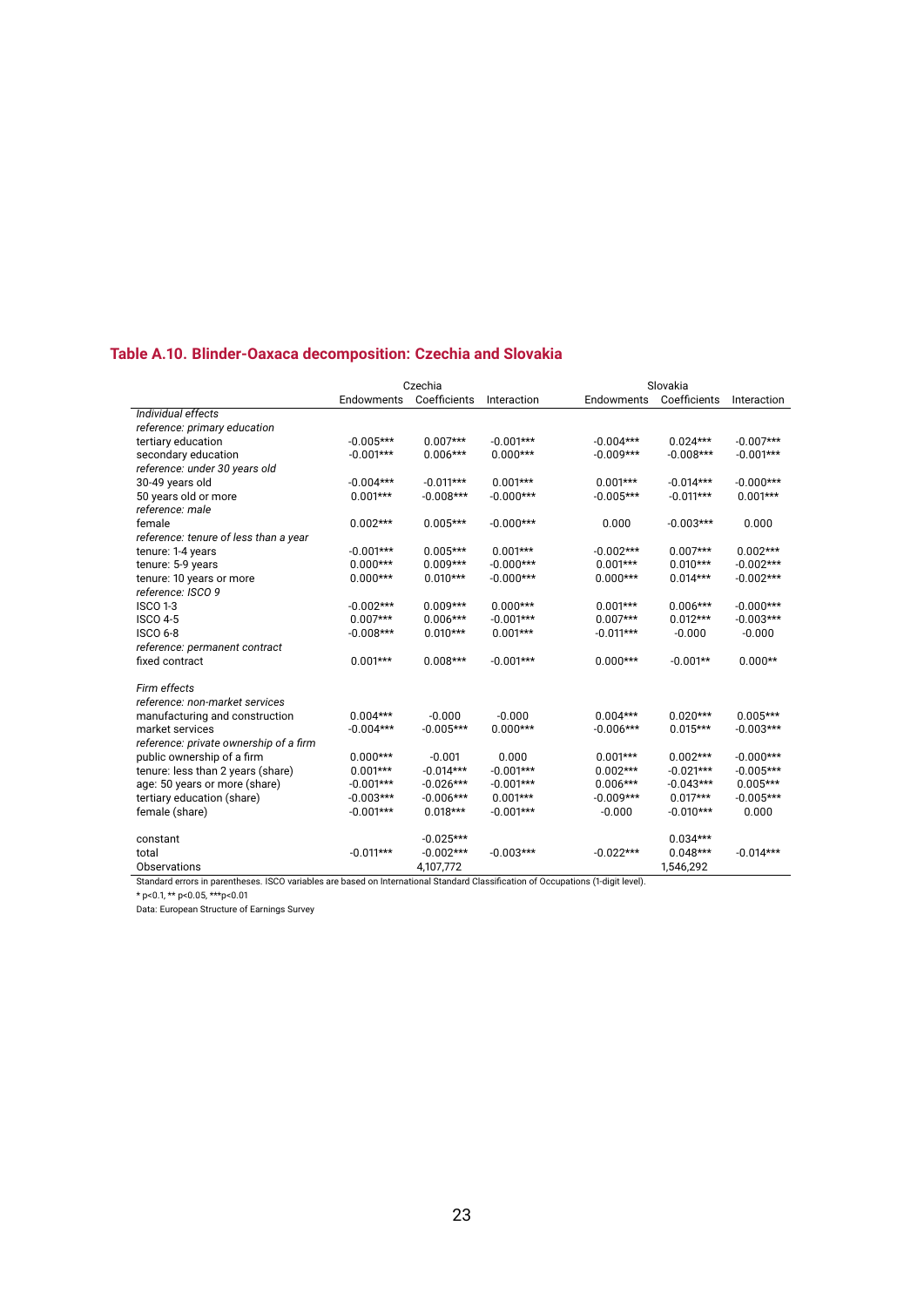### **Table A.11. Blinder-Oaxaca decomposition: Estonia and Poland**

|                                                                                                                                   |             | Estonia      |             | Poland      |              |             |  |
|-----------------------------------------------------------------------------------------------------------------------------------|-------------|--------------|-------------|-------------|--------------|-------------|--|
|                                                                                                                                   | Endowments  | Coefficients | Interaction | Endowments  | Coefficients | Interaction |  |
| Individual effects                                                                                                                |             |              |             |             |              |             |  |
| reference: primary education                                                                                                      |             |              |             |             |              |             |  |
| tertiary education                                                                                                                | $0.002***$  | $0.004**$    | $0.000**$   | $-0.015***$ | $0.045***$   | $-0.011***$ |  |
| secondary education                                                                                                               | $0.000***$  | $-0.007*$    | $0.000*$    | $-0.002***$ | $0.008***$   | $0.001***$  |  |
| reference: under 30 years old                                                                                                     |             |              |             |             |              |             |  |
| 30-49 years old                                                                                                                   | $0.002***$  | $-0.007***$  | $-0.000***$ | $0.001***$  | $0.007***$   | $0.000***$  |  |
| 50 years old or more                                                                                                              | $-0.004***$ | $-0.008***$  | $0.001***$  | $-0.007***$ | $0.010***$   | $-0.002***$ |  |
| reference: male                                                                                                                   |             |              |             |             |              |             |  |
| female                                                                                                                            | $-0.001***$ | 0.002        | 0.000       | $0.000***$  | $0.007***$   | $-0.000***$ |  |
| reference: tenure of less than a year                                                                                             |             |              |             |             |              |             |  |
| tenure: 1-4 years                                                                                                                 | 0.000       | $-0.000$     | $-0.000$    | 0.000       | 0.001        | 0.000       |  |
| tenure: 5-9 years                                                                                                                 | $-0.000$    | $0.006***$   | $-0.000$    | $-0.000$    | $0.004***$   | $-0.000***$ |  |
| tenure: 10 years or more                                                                                                          | $-0.000$    | 0.003        | $-0.000$    | $-0.000***$ | $-0.011***$  | $0.000***$  |  |
| reference: ISCO 9                                                                                                                 |             |              |             |             |              |             |  |
| <b>ISCO 1-3</b>                                                                                                                   | $0.001***$  | $-0.037***$  | $0.001***$  | $0.001***$  | $-0.016***$  | $0.001***$  |  |
| <b>ISCO 4-5</b>                                                                                                                   | $0.003***$  | $-0.023***$  | $0.002***$  | $0.002***$  | $0.002**$    | $-0.000**$  |  |
| <b>ISCO 6-8</b>                                                                                                                   | $-0.007***$ | $-0.024***$  | $-0.004***$ | $-0.003***$ | $-0.000$     | $-0.000$    |  |
| reference: permanent contract                                                                                                     |             |              |             |             |              |             |  |
| fixed contract                                                                                                                    | $0.000***$  | $0.001***$   | $0.000***$  | $0.000***$  | $0.007***$   | $0.000***$  |  |
| Firm effects                                                                                                                      |             |              |             |             |              |             |  |
| reference: non-market services                                                                                                    |             |              |             |             |              |             |  |
| manufacturing and construction                                                                                                    | $0.001**$   | 0.003        | 0.000       | $0.001***$  | $0.019***$   | $0.001***$  |  |
| market services                                                                                                                   | $-0.004***$ | $-0.005**$   | $0.001**$   | $-0.004***$ | $0.012***$   | $-0.001***$ |  |
| reference: private ownership of a firm                                                                                            |             |              |             |             |              |             |  |
| public ownership of a firm                                                                                                        | $-0.001***$ | $-0.012***$  | $-0.001***$ | $-0.005***$ | $-0.011***$  | $-0.002***$ |  |
| tenure: less than 2 years (share)                                                                                                 | $-0.000***$ | $-0.008**$   | $0.000**$   | $0.000***$  | $0.012***$   | $0.000***$  |  |
| age: 50 years or more (share)                                                                                                     | $0.003***$  | 0.002        | $-0.000$    | $0.005***$  | $-0.020***$  | $0.003***$  |  |
| tertiary education (share)                                                                                                        | $0.002***$  | $0.011***$   | $0.003***$  | $-0.012***$ | $0.030***$   | $-0.007***$ |  |
| female (share)                                                                                                                    | $-0.000**$  | $-0.022***$  | $0.000*$    | $-0.000***$ | $0.025***$   | $-0.000***$ |  |
| constant                                                                                                                          |             | $0.133***$   |             |             | $-0.038***$  |             |  |
| total                                                                                                                             | $-0.004***$ | $0.013***$   | $0.004***$  | $-0.038***$ | $0.093***$   | $-0.017***$ |  |
| Observations                                                                                                                      |             | 228,354      |             |             | 1,347,783    |             |  |
| Standard errors in parentheses. ISCO variables are based on International Standard Classification of Occupations (1-digit level). |             |              |             |             |              |             |  |

\* p<0.1, \*\* p<0.05, \*\*\*p<0.01